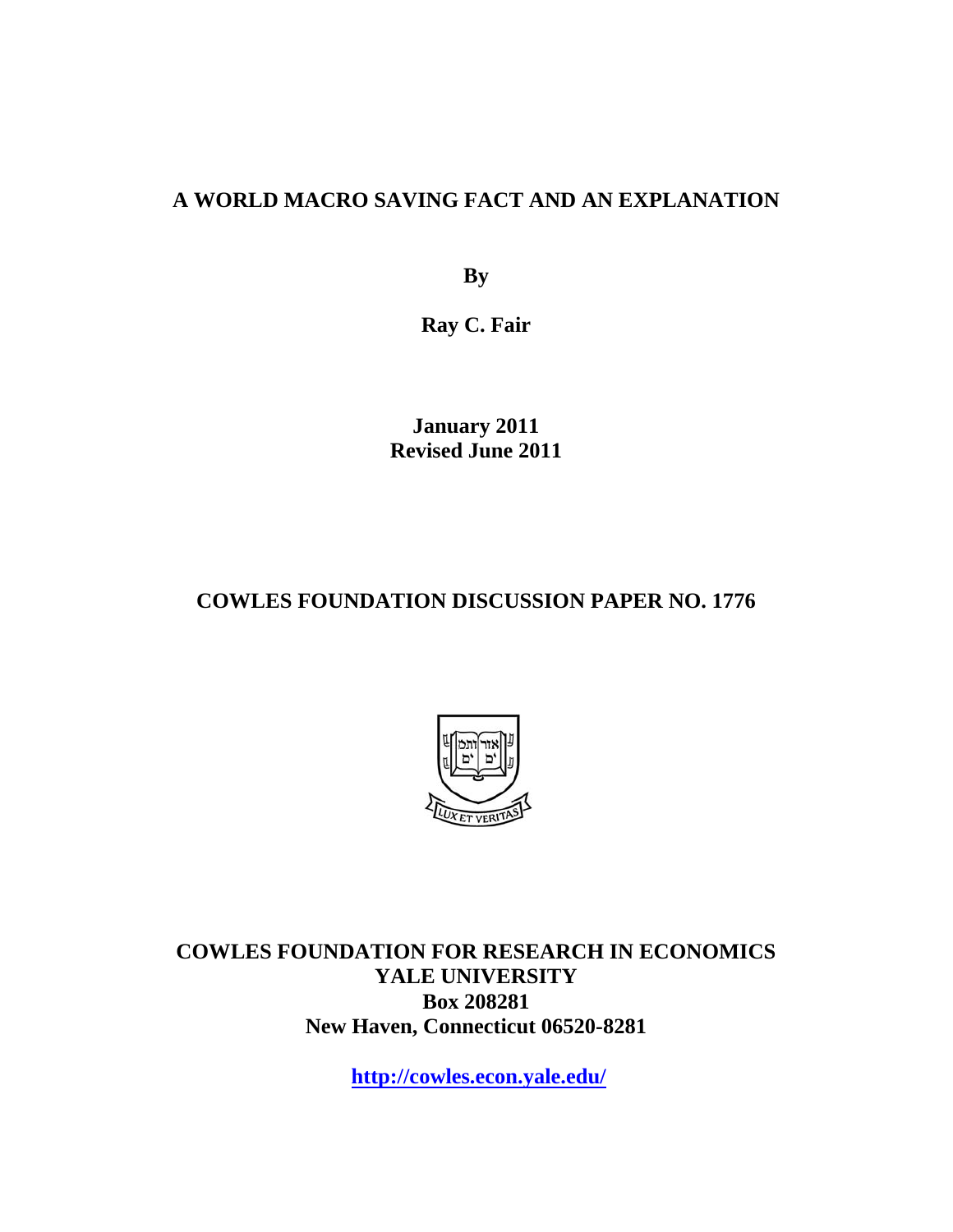# A World Macro Saving Fact and an Explanation

#### Ray C. Fair<sup>∗</sup>

#### June 2011

#### Abstract

The world macro saving fact concerns the total financial saving of the world's private sector divided by world GDP. Relative to changes before 1994, there was a huge fall in this ratio between 1995 and 2000, a huge increase between 2000 and 2003, a huge fall between 2003 and 2006, and a huge increase between 2006 and 2009. This fact is documented in this paper. The paper also shows that the fluctuations in this ratio are highly correlated with fluctuations in world stock and housing prices. It thus appears that much of the variation in the world private saving rate can be explained by forces that affect world asset prices. Changes in these forces are for the most part unpredictable, and so much of the change in the world private saving rate is unpredictable.

# 1 Introduction

This paper shows that there have been huge fluctuations in the world private saving rate since 1995 relative to the size of prior fluctuations. It also shows that these fluctuations are highly correlated with fluctuations in world stock and housing prices. It thus appears that much of the variation in the world private saving rate

<sup>∗</sup>Cowles Foundation and Internetional Center for Finance, Yale University, New Haven, CT 06520-8281. Phone: 203-432-3715; e-mail: ray.fair@yale.edu; website: *fairmodel.econ.yale.edu*. I am indebted to William Brainard for helpful discussions.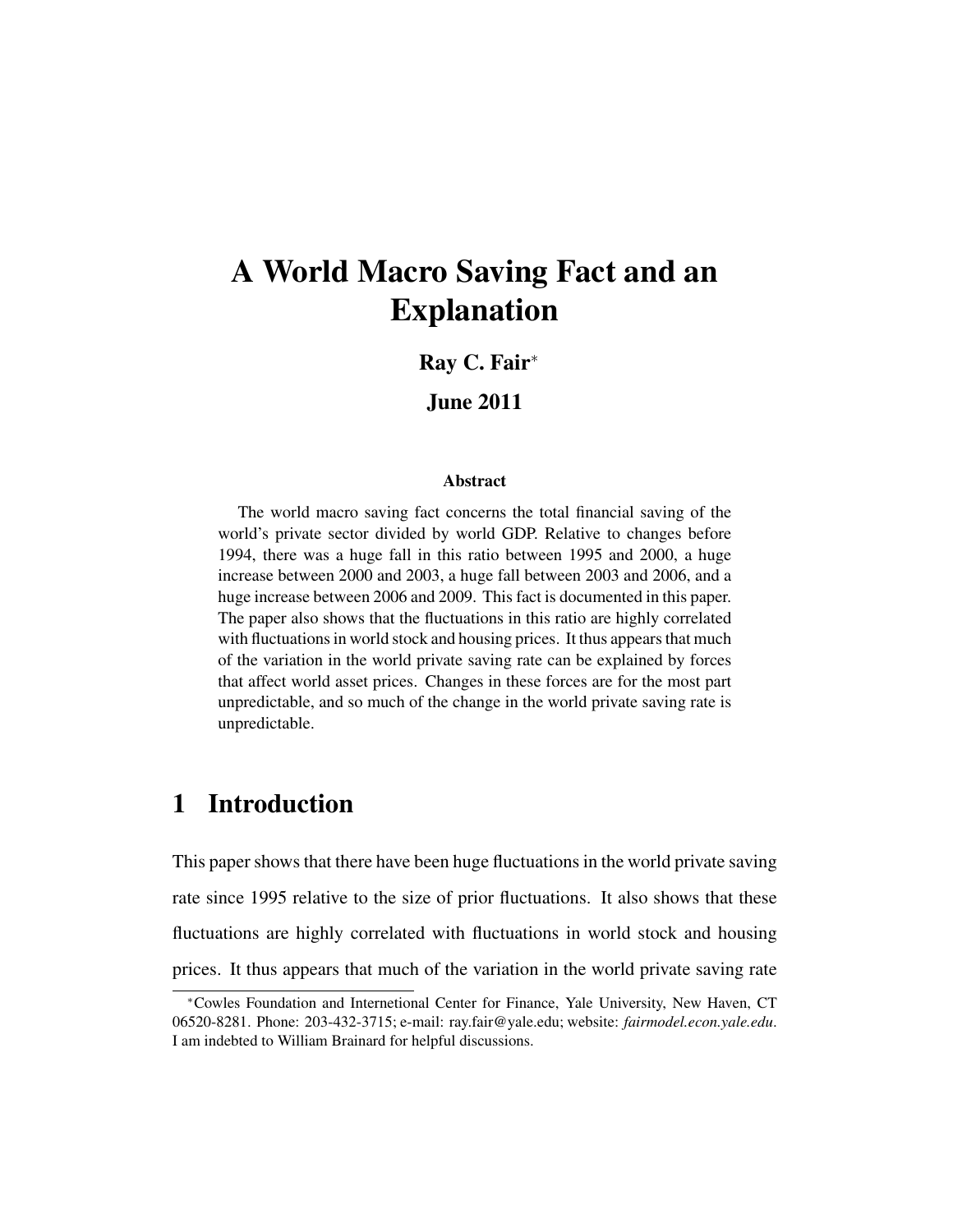can be explained by forces that affect world asset prices. Changes in these forces are for the most part unpredictable, and so much of the change in the world private saving rate is unpredictable.

The variable of interest in this paper is as follows. First, a country's current account  $(S)$  is its financial saving vis á vis the rest of the world. If its current account is in surplus, there is an increase in its net foreign assets, and conversely if its current account is in deficit. The sum of the current accounts of all countries in world is zero after converting the current accounts to a common currency. The financial saving of a country's government  $(SG)$  is total government revenue minus total government expense. If a government's financial saving is positive, there is an increase in the government's net financial assets, and conversely if the government's financial saving is negative. The financial saving of a country's private sector  $(SP)$ is  $S - SG$ . Because the sum of S across all countries is zero after converting to a common currency, the sum of  $SP$  is equal to minus the sum of  $SG$  after converting each to a common currency. If the sum of SP after converting to a common currency is positive, this means there is a net flow of funds from the world's private sector to the world's government sector, and conversely if the sum is negative.

The world macro saving fact in this paper concerns the sum of SP (in U.S. dollars) divided by world GDP (in U.S. dollars). Call this ratio  $sp^*$ . Annual data on sp<sup>∗</sup> are computed from 1980 through 2009. It will be seen that fluctuations in sp<sup>\*</sup> between 1980 and 1994 are small relative to those between 1995 and 2009. Relative to changes before 1994, there was a huge fall in  $sp*$  between 1995 and 2000, a huge increase between 2000 and 2003, a huge fall between 2003 and 2006, and a huge increase between 2006 and 2009. This paper documents this fact and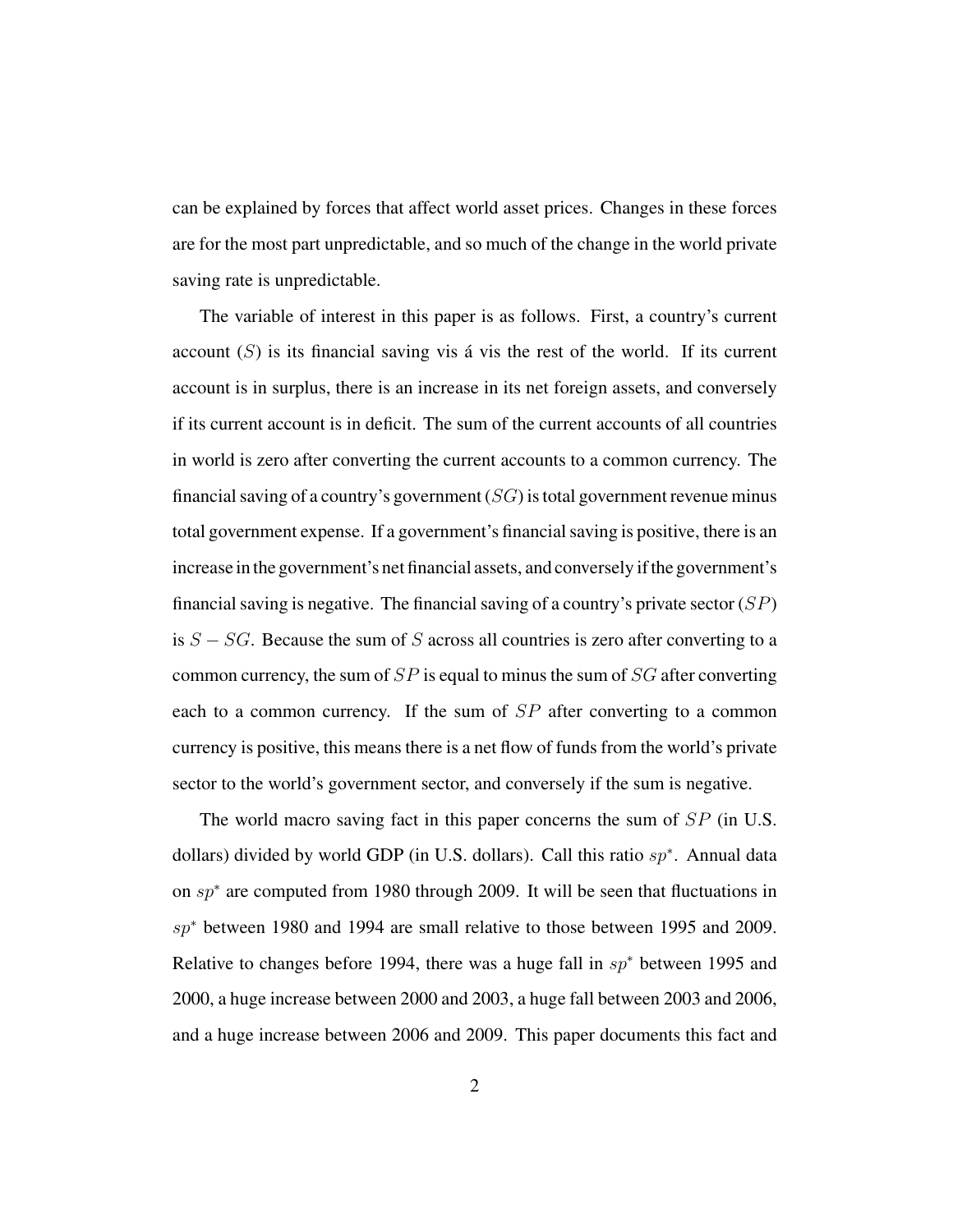then presents a possible explanation.

The fact concerns *financial* saving—flows of funds among sectors and countries. Financial saving does not distinguish between consumption and investment expenditures. The financial saving of a sector or country is total revenue minus total expenditures, including expenditures that are classified in the national income and product accounts as investment expenditures.<sup>1</sup> In the GDP definition  $Y = C + I + G + EX - IM$ , where Y is GDP, C is consumption, I is investment,  $G$  is government spending,  $EX$  is the level of exports, and  $IM$  is the level of imports, S as used in this paper is  $Y - C - I - G$ , namely the country's current account,  $EX - IM$ . A country's saving, on the other hand, which will be denoted  $SAV$ , is  $Y - C - G$ , so  $S = SAV - I$ . In this paper  $SAV$  will be called "saving," and S, SP, and SG will be called "financial saving."

Much of the literature on saving behavior is concerned with  $SAV$ . It is important to realize that a country's current account  $(S)$  can be large relative to its GDP even though it has a low saving rate (because  $I$  is small). If one is talking about which countries are financing, say, a large U.S. current account deficit, it is not necessarily countries with high saving rates. By definition all current account deficits are financed by current account surpluses (because the sum of S across countries is zero), but this in itself says nothing about which countries have high saving rates and which have low saving rates.

Bernanke (2005) in a well known speech discussed the possibility of a global saving glut in the early 2000s, and econometric studies—for example, Chinn and

<sup>&</sup>lt;sup>1</sup>The difference between consumption and investment expenditures in national income and product accounts is, of course, somewhat arbitrary. For example, consumer durable expenditures and clothing expenditures have an investment component to them, as do educational expenditures.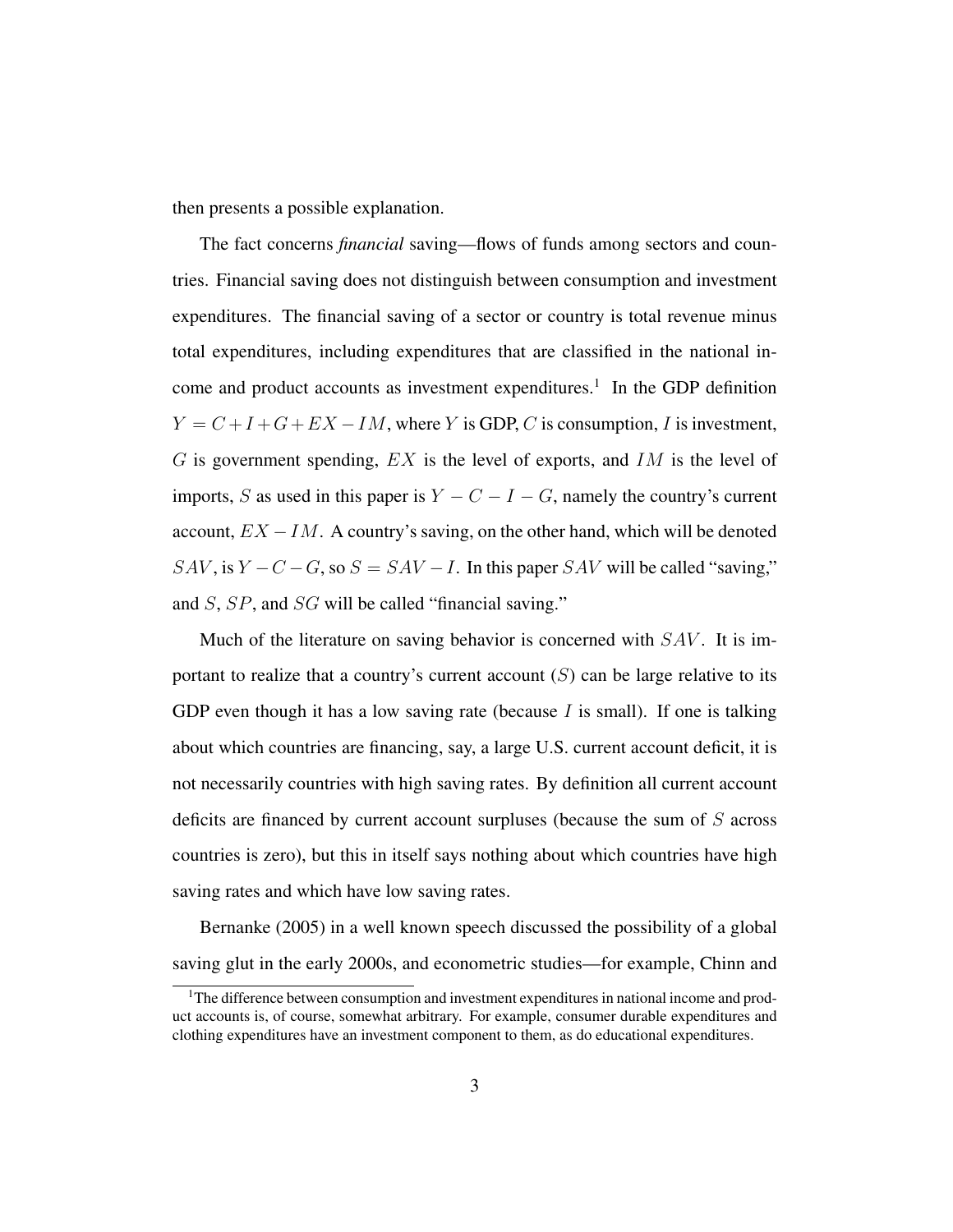Ito (2007) and Gruber and Kamin (2007)—examining this theory followed. In the econometric work current account balances for a number of countries are regressed on a variety of variables. To the extent that the right hand side variables are exogenous, these regressions can be considered reduced form regressions. An issue with this work is that there cannot be a global saving glut regarding current account balances, since they sum to zero across countries. It is thus not clear what to make of the regression results regarding a possible global saving glut. Bernanke's speech is in fact not really concerned with a global saving glut, but with the large U.S. current account deficit. He discusses a number of possible reasons for the large U.S. deficit and for the surpluses of some other countries. None of this discussion requires the concept of a global saving glut.

Obstfeld (2010) focuses on current account deficits and surpluses leading up to the world economic slowdown in 2008-2009—what he calls "current account imbalances." He discusses possible connections between the imbalances and the U.S. financial crisis, and he argues that there is no simple cause and effect story. This paper is not concerned with current account imbalances. Instead, the world is divided into two sectors—private and government—and the financial saving of the world's private sector is examined, not the financial flows among countries.

There is an interesting literature showing that after taking into account capital gains and losses on net foreign assets, the change in a country's net foreign assets can be quite different from the country's current account—see, for example, Gourinchas and Rey (2007) and Obstfeld (2010). The financial flow data used in this paper do not include capital gains and losses, so these valuation issues are not taken into account.

4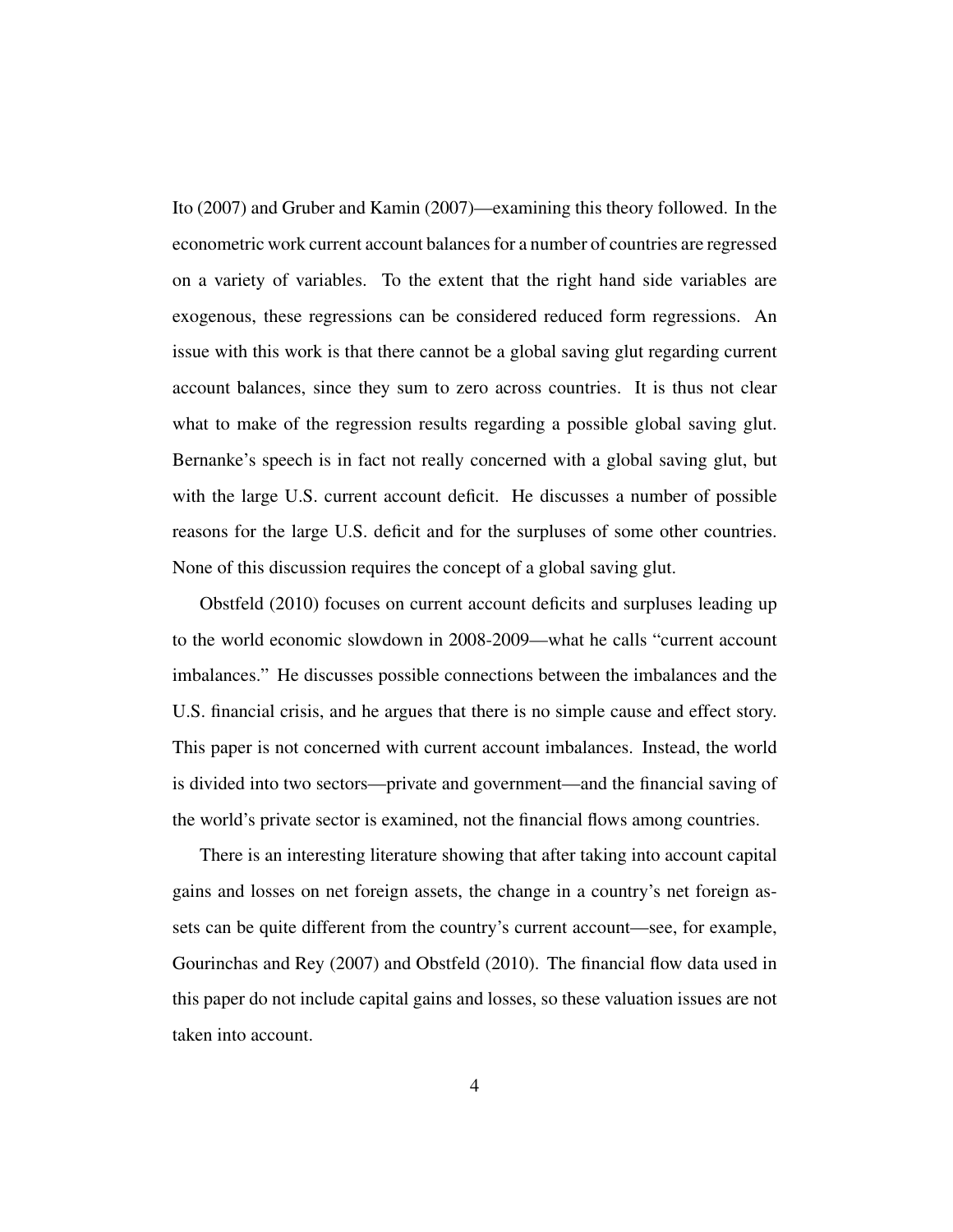There is finally a literature explaining the private saving of various countries, both across time and across countries—see, for example, Maason, Bayoumi, and Samiei (1998) and Loayza, Schmidt-Hebbel, and Servén (2000). This latter reference provides a good summary of previous work. In this literature the private saving rate is regressed on a number of variables, generally using panel data sets. Again, if the right hand side variables are exogenous, these regressions can be considered reduced form regressions. Government saving is usually one of the right hand side variables, which seems problematic. If, say, there is a negative shock to consumption, thus increasing private saving, this is likely to lead to a fall in output and income, which will lead to a fall in tax revenue and possibly an increase in some kinds of government spending. Government saving will thus fall. Government saving is an endogenous variable, and it is not clear that it should be on the right hand side of an equation explaining private saving. At any rate, this is not an issue in this paper. Total private financial saving in the world is equal to the negative of total government financial saving in the world, and the latter is certainly not a variable explaining the former.

# 2 The Data

Except for the asset data discussed in Section 4, all the data used in this paper were taken from the IMF International Financial Statistics (IFS). Only annual data were used. The current account for each country in U.S. dollars  $(S<sup>\</sup>)$  was taken to be (from the Balance of Payments section) the sum of 78ald (current account, n.i.e.) and 78bcd (capital account, n.i.e.). The latter variable is minor and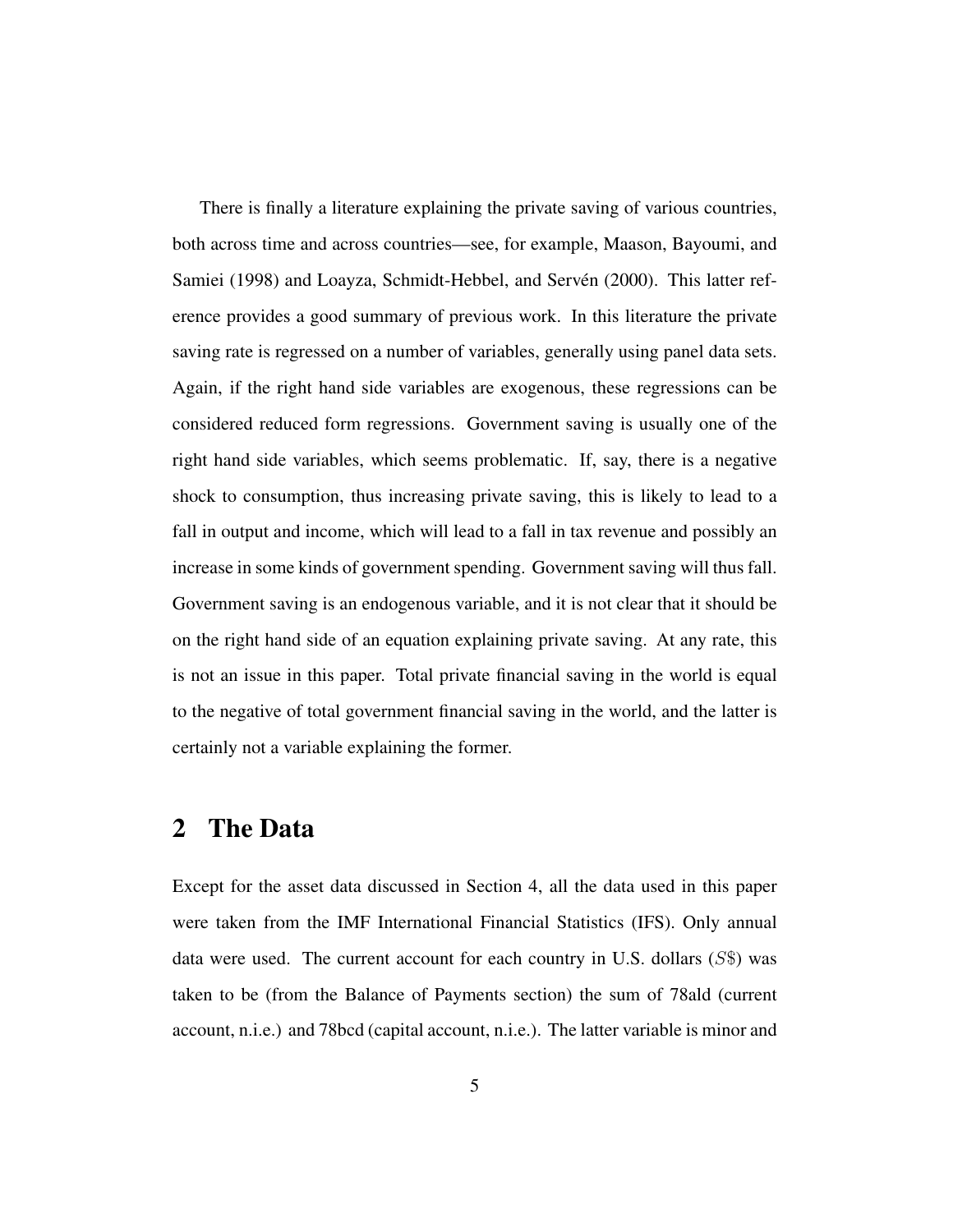covers net transfers linked to the acquisition of a fixed asset and the net disposal of nonproduced, nonfinancial assets. The sum of these two variables is the balance on the financial account except for net errors and omissions. These variables are in U.S. dollars.

Government financial saving  $(SG)$  for each country was taken to be (from the Government Finance section) agob (net operating balance) if data on this variable were available or ccsd (cash surplus/deficit) if data on agob were not available. If the country's fiscal year were not the same as the calendar year, the variable was converted by interpolation to the calendar year under the assumption that the value in each quarter of a fiscal year is one-fourth the value in the fiscal-year. SG is in units of the country's currency, and it was converted to U.S. dollars by dividing by the exchange rate (e):  $SG\$  =  $SG/e$ . e is variable rf in the IFS data.

GDP for a country  $(Y)$  was taken to be (from the National Accounts section) 99b or 99b.c. If the data were for the country's fiscal year rather than the calendar year, the variable was converted by interpolation to the calendar year under the same assumption mentioned above. Y is in units of the country's currency, and it was converted to U.S. dollars by dividing by  $e: Y$ = Y/e$ .

The private financial saving of a country in U.S. dollars is taken to be:  $SP$ =$  $S\$  –  $SG\$ . The country's private financial saving rate is taken to be:  $sp =$  $SP$/Y$$ . The country's government financial saving rate is taken to be:  $sq =$  $SG/Y = SG\$/Y\$ .

The data are thus constructed from only six IFS variables. Data were collected for every country possible. Prior to 1980 there were many missing observations, and 1980 was taken to be the first year considered. The last year is 2009. In a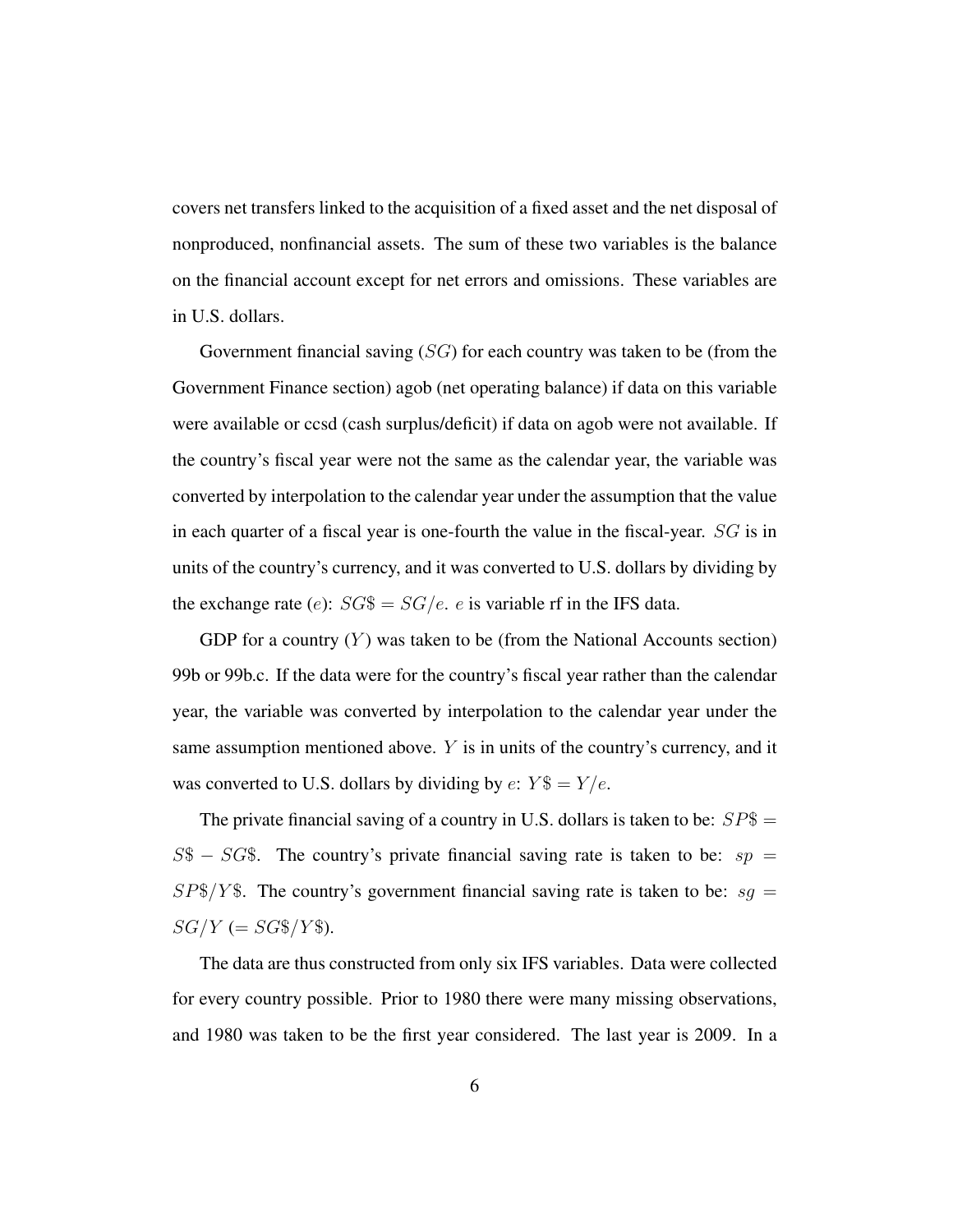few cases there were small gaps of a year or two in the SG data for a country, and in these cases values for SG were constructed by interpolating values of sg and then computing values for SG from the interpolated values for sg and the actual values for Y. Also, in a few cases values for  $sg$  at the end of the period were extrapolated using the last available value for sq and then computing  $SG$  from the extrapolated values for  $sg$  and the actual values for Y. The computed values for SG then allowed values of sp to be computed.

For the 1980-2009 period, there are 23 countries for which observations on sp are available for all years. These are listed in Table 1. For the 1990-2009 period, 19 more countries are added, and for the 2000-2009 period, an additional 28 countries are added. These countries are also listed in Table 1. In each group the countries are listed in the order they appear in the IFS data. What is of interest in this paper is the sum of  $SP$$  across all countries divided by the sum of Y\$, denoted  $sp^*$ . As a check on the data, it is informative to look at the sum of S\$ across all countries divided by the sum of  $Y\$ , denoted  $s^*$ . This ratio should be zero, and it is of interest to see how far away from zero it is.  $sp^*$  and  $s^*$  are examined in the next section.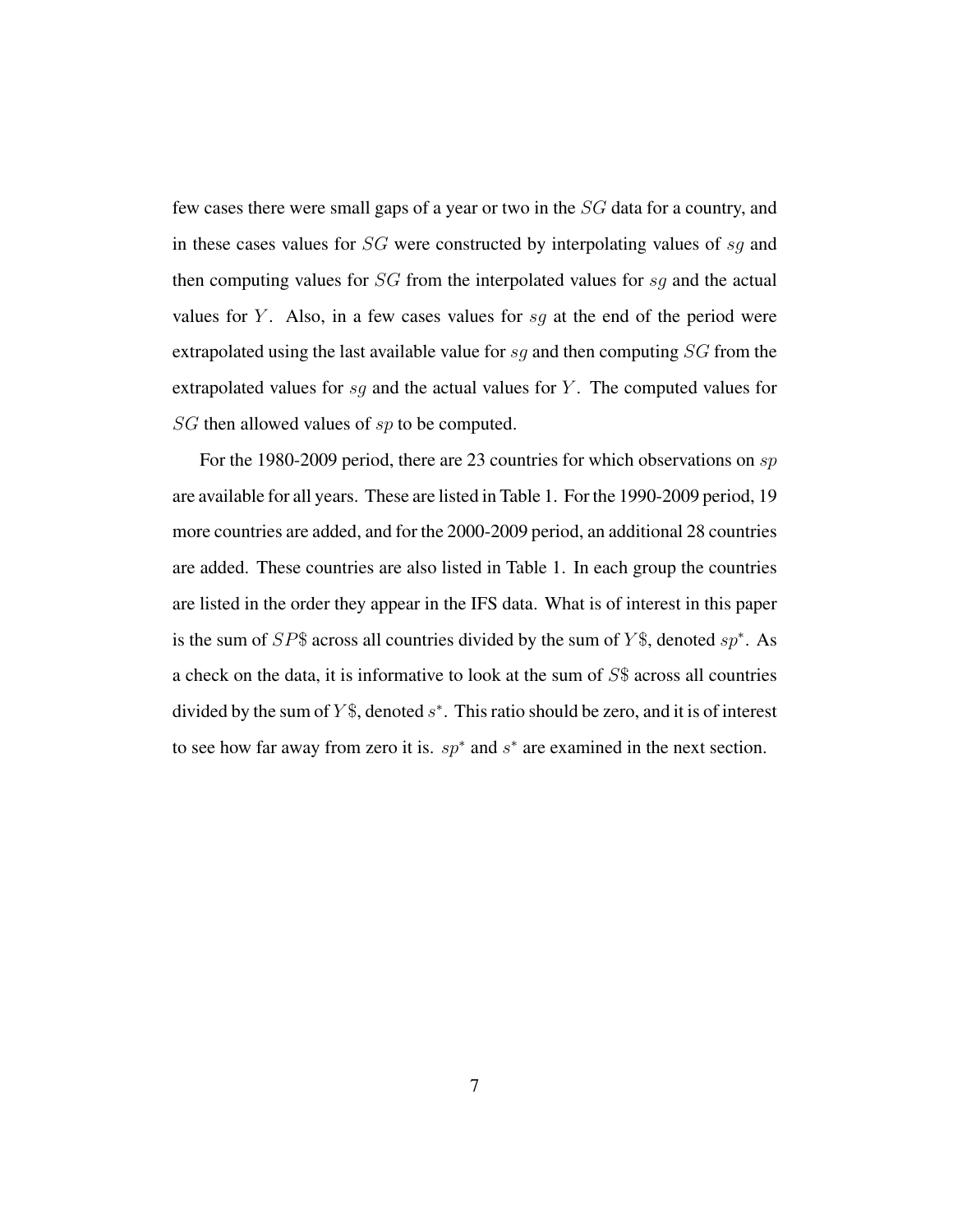| <b>Countries in the Summation</b> |                 |                                          |  |  |  |
|-----------------------------------|-----------------|------------------------------------------|--|--|--|
|                                   | <b>IFS</b> code | Country                                  |  |  |  |
| Group 1: 1980-2009                |                 |                                          |  |  |  |
| 1                                 | 111             | <b>UNITED STATES</b>                     |  |  |  |
| 2                                 | 112             | <b>UNITED KINGDOM</b>                    |  |  |  |
| 3                                 | 124             | <b>BELGIUM</b>                           |  |  |  |
| $\overline{4}$                    | 132             | <b>FRANCE</b>                            |  |  |  |
| 5                                 | 134             | <b>GERMANY</b>                           |  |  |  |
| 6                                 | 136             | <b>ITALY</b>                             |  |  |  |
| 7                                 | 138             | <b>NETHERLANDS</b>                       |  |  |  |
| 8                                 | 146             | <b>SWITZERLAND</b>                       |  |  |  |
| 9                                 | 158             | <b>JAPAN</b>                             |  |  |  |
| 10                                | 172             | <b>FINLAND</b>                           |  |  |  |
| 11                                | 178             | <b>IRELAND</b>                           |  |  |  |
| 12                                | 184             | <b>SPAIN</b>                             |  |  |  |
| 13                                | 193             | <b>AUSTRALIA</b>                         |  |  |  |
| 14                                | 199             | <b>SOUTH AFRICA</b>                      |  |  |  |
| 15                                | 223             | <b>BRAZIL</b>                            |  |  |  |
| 16                                | 233             | COLOMBIA                                 |  |  |  |
| 17                                | 238             | <b>COSTA RICA</b>                        |  |  |  |
| 18                                | 273             | <b>MEXICO</b>                            |  |  |  |
| 19                                | 293             | <b>PERU</b>                              |  |  |  |
| 20                                | 456             | <b>SAUDI ARABIA</b>                      |  |  |  |
| 21                                | 542             | KOREA, REPUBLIC OF                       |  |  |  |
| 22                                | 576             | <b>SINGAPORE</b>                         |  |  |  |
| 23                                | 664             | <b>KENYA</b>                             |  |  |  |
| Group 2: 1990-2009                |                 |                                          |  |  |  |
| 1                                 | 128             | <b>DENMARK</b>                           |  |  |  |
| $\overline{c}$                    | 182             | <b>PORTUGAL</b>                          |  |  |  |
| 3                                 | 253             | <b>EL SALVADOR</b>                       |  |  |  |
| $\overline{4}$                    | 258             | <b>GUATEMALA</b>                         |  |  |  |
| 5                                 | 268             | <b>HONDURAS</b>                          |  |  |  |
| 6                                 | 288             | <b>PARAGUAY</b>                          |  |  |  |
| 7                                 | 419             | BAHRAIN, KINGDOM OF                      |  |  |  |
| 8<br>9                            | 436             | <b>ISRAEL</b>                            |  |  |  |
|                                   | 524             | <b>SRI LANKA</b><br><b>INDIA</b>         |  |  |  |
| 10<br>11                          | 534             | <b>MALDIVES</b>                          |  |  |  |
| 12                                | 556             |                                          |  |  |  |
| 13                                | 564<br>618      | <b>PAKISTAN</b><br><b>BURUNDI</b>        |  |  |  |
| 14                                | 666             | <b>LESOTHO</b>                           |  |  |  |
| 15                                | 684             | <b>MAURITIUS</b>                         |  |  |  |
| 16                                |                 | <b>TUNISIA</b>                           |  |  |  |
| 17                                | 744             |                                          |  |  |  |
| 18                                | 918<br>924      | <b>BULGARIA</b><br>CHINA, P.R.: MAINLAND |  |  |  |
| 19                                | 944             | HUNGARY                                  |  |  |  |
|                                   |                 |                                          |  |  |  |

Table 1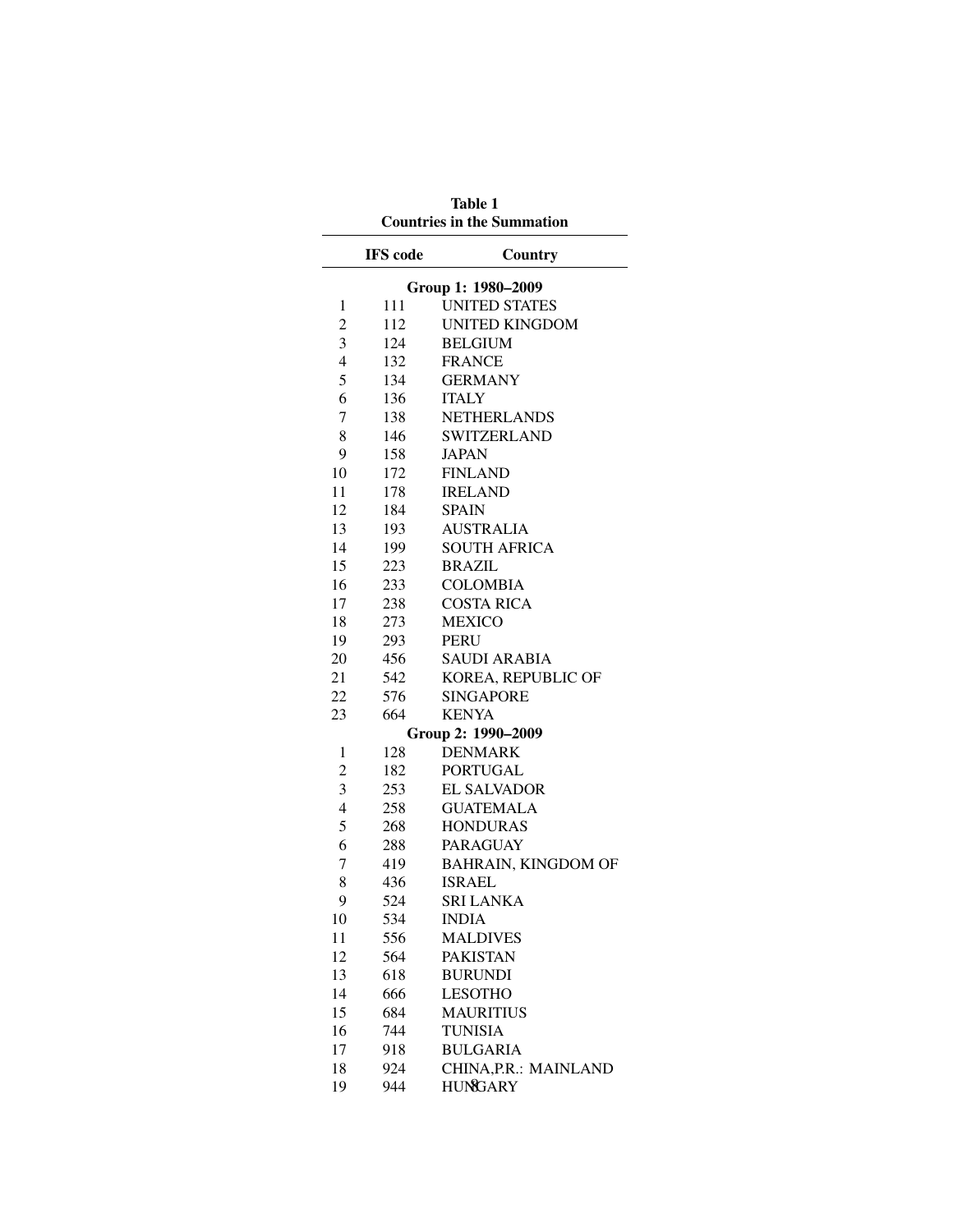| <b>Countries in the Summation</b> |                 |                           |  |  |  |  |
|-----------------------------------|-----------------|---------------------------|--|--|--|--|
|                                   | <b>IFS</b> code | Country                   |  |  |  |  |
| Group 3: 2000-2009                |                 |                           |  |  |  |  |
| 1                                 | 122             | <b>AUSTRIA</b>            |  |  |  |  |
| $\overline{c}$                    | 137             | <b>LUXEMBOURG</b>         |  |  |  |  |
| 3                                 | 142             | <b>NORWAY</b>             |  |  |  |  |
| $\overline{4}$                    | 144             | <b>SWEDEN</b>             |  |  |  |  |
| 5                                 | 156             | <b>CANADA</b>             |  |  |  |  |
| 6                                 | 174             | <b>GREECE</b>             |  |  |  |  |
| 7                                 | 176             | <b>ICELAND</b>            |  |  |  |  |
| 8                                 | 228             | <b>CHILE</b>              |  |  |  |  |
| 9                                 | 278             | <b>NICARAGUA</b>          |  |  |  |  |
| 10                                | 298             | <b>URUGUAY</b>            |  |  |  |  |
| 11                                | 313             | <b>BAHAMAS, THE</b>       |  |  |  |  |
| 12                                | 443             | <b>KUWAIT</b>             |  |  |  |  |
| 13                                | 536             | <b>INDONESIA</b>          |  |  |  |  |
| 14                                | 616             | <b>BOTSWANA</b>           |  |  |  |  |
| 15                                | 746             | <b>UGANDA</b>             |  |  |  |  |
| 16                                | 913             | <b>BELARUS</b>            |  |  |  |  |
| 17                                | 916             | <b>KAZAKHSTAN</b>         |  |  |  |  |
| 18                                | 917             | <b>KYRGYZ REPUBLIC</b>    |  |  |  |  |
| 19                                | 921             | <b>MOLDOVA</b>            |  |  |  |  |
| 20                                | 922             | <b>RUSSIAN FEDERATION</b> |  |  |  |  |
| 21                                | 926             | <b>UKRAINE</b>            |  |  |  |  |
| 22                                | 935             | <b>CZECH REPUBLIC</b>     |  |  |  |  |
| 23                                | 939             | <b>ESTONIA</b>            |  |  |  |  |
| 24                                | 941             | <b>LATVIA</b>             |  |  |  |  |
| 25                                | 946             | <b>LITHUANIA</b>          |  |  |  |  |
| 26                                | 960             | <b>CROATIA</b>            |  |  |  |  |
| 27                                | 964             | <b>POLAND</b>             |  |  |  |  |
| 28                                | 968             | <b>ROMANIA</b>            |  |  |  |  |

Table 1 (continued)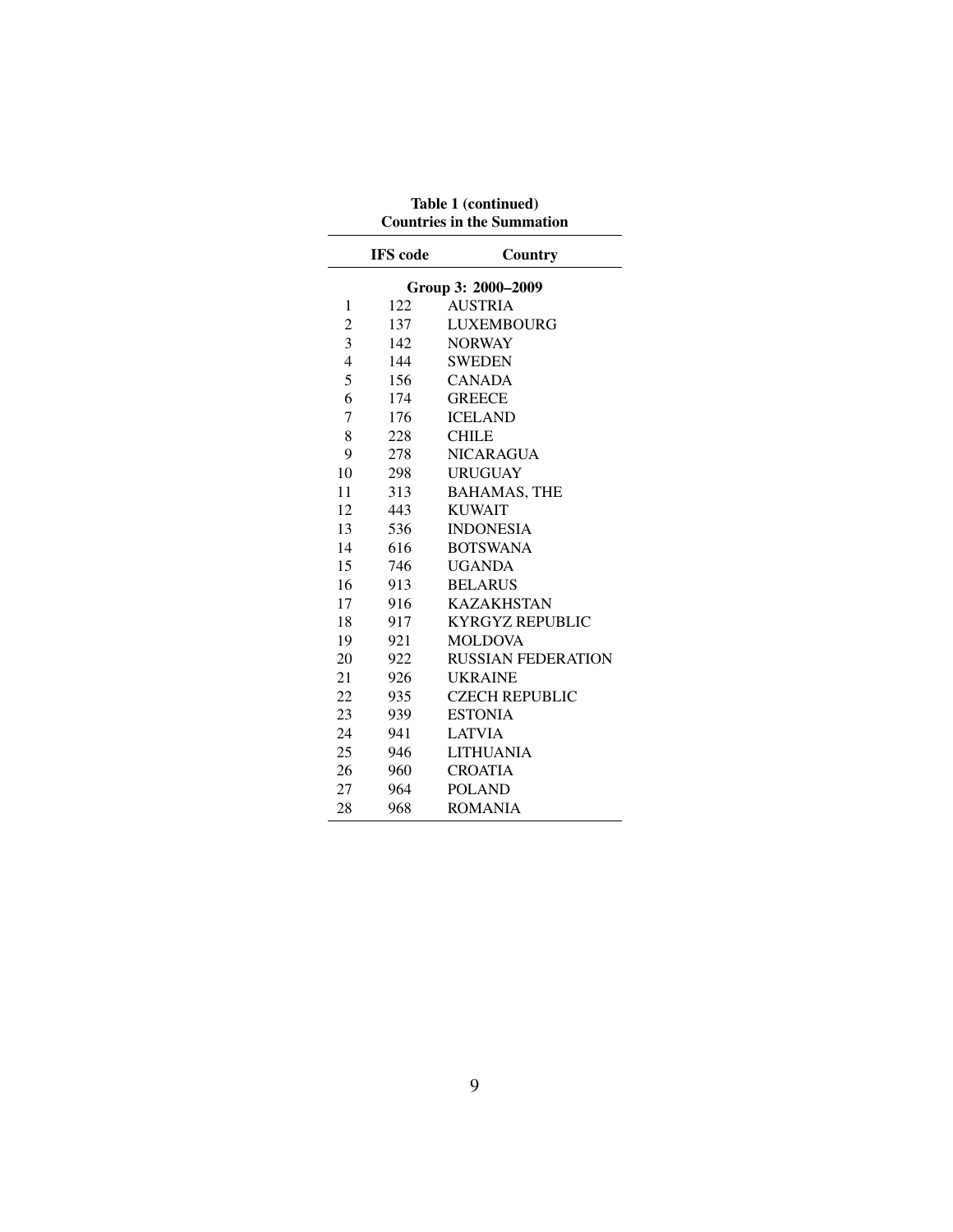### 3 The Fact

Table 2 presents values of  $sp^*$  and  $s^*$  for three sets of countries. Observations begin in 1980 for the first set (group 1), 1990 for the second set (groups 1 and 2), and 2000 for the third set (groups 1, 2, and 3). It is important to note that the summation for the first set is always over only countries in that set—countries are not added as observations become available for them. The values for  $sp^*$  and  $s^*$ for, say, 1990 for the first set are thus different than those for the second set because the summation is different. Remember that in principle  $s^*$  should be zero for each year.

Table 3 is the same as Table 2 except that the United States is excluded for all calculations. It is of interest to know if the values of  $sp^*$  in Table 2 are dominated by the United States, and this can be seen by comparing Tables 2 and 3. The values of  $s^*$  in Table 3 are, of course, not expected to be zero because the United States is excluded from the sum.

As a check on the data, consider first in Table 2 how close the values of  $s^*$  are to zero. The values of  $s^*$  range from  $-0.0136$  for 2006 for set 1 to 0.0032 for 2009 for set 3. The means of the absolute values for the three sets are 0.0061, 0.0045, and 0.0035, respectively. From the IMF World Economic Outlook Database (October 2010 used here) one can get annual data on the world current account balance and on world GDP (in U.S. dollars). For the 1980–2009 period the ratio of the world current account balance to world GDP ranges from −0.0078 to 0.0056, and the mean of the absolute values is 0.0042. This mean compares to the mean of 0.0061 for set 1 in Table 2. The values in Table 2 are thus of roughly the same magnitude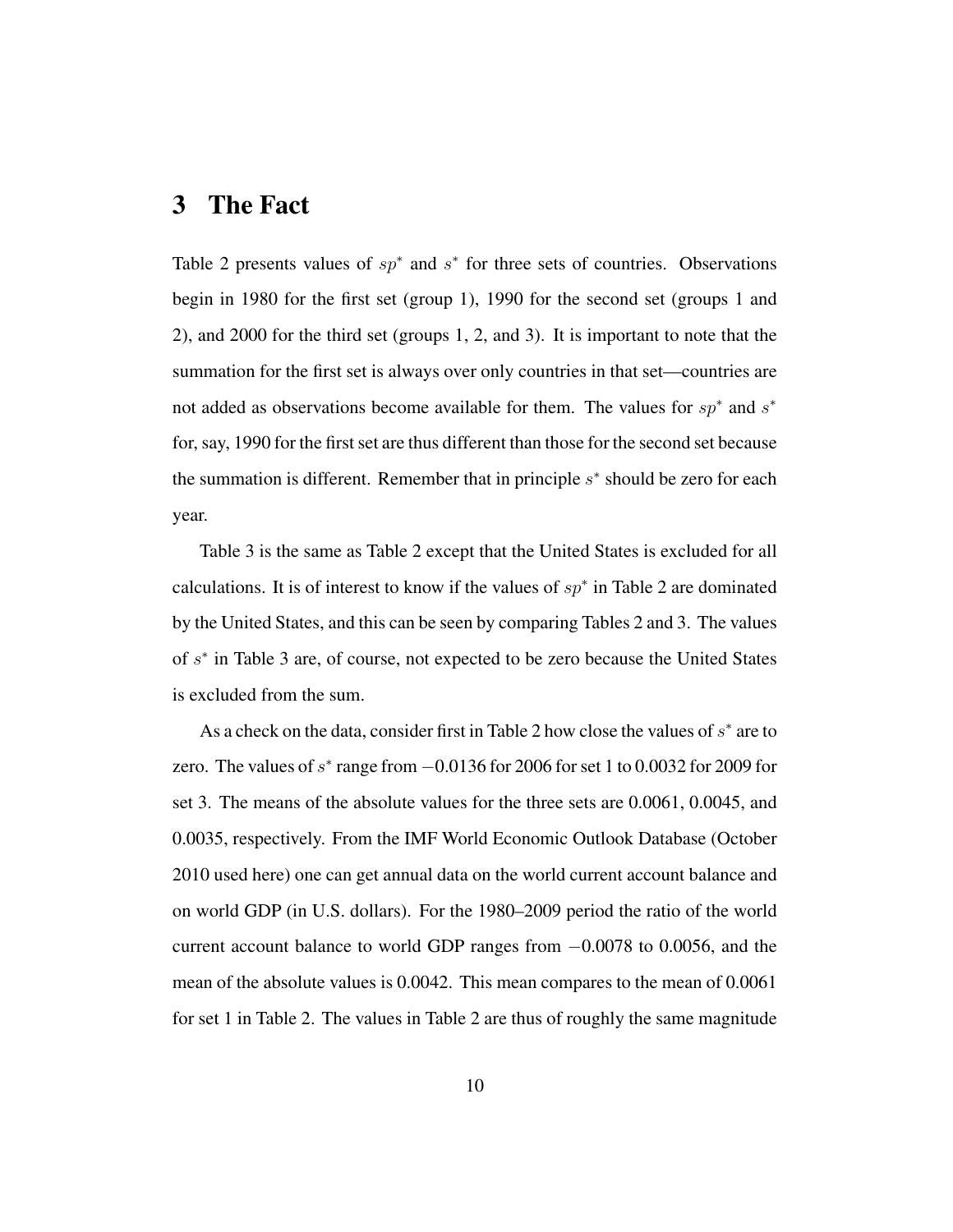| Values of $sp^*$ and $s^*$ |              |                |           |              |                |           |  |  |
|----------------------------|--------------|----------------|-----------|--------------|----------------|-----------|--|--|
|                            |              | $sp^*$         |           |              | $s^*$          |           |  |  |
| Year                       | $\mathbf{1}$ | $\overline{c}$ | 3         | $\mathbf{1}$ | $\overline{2}$ | 3         |  |  |
| 1980                       | 0.0270       |                |           | $-0.0050$    |                |           |  |  |
| 1981                       | 0.0349       |                |           | $-0.0018$    |                |           |  |  |
| 1982                       | 0.0409       |                |           | $-0.0061$    |                |           |  |  |
| 1983                       | 0.0490       |                |           | $-0.0059$    |                |           |  |  |
| 1984                       | 0.0406       |                |           | $-0.0083$    |                |           |  |  |
| 1985                       | 0.0405       |                |           | $-0.0073$    |                |           |  |  |
| 1986                       | 0.0401       |                |           | $-0.0025$    |                |           |  |  |
| 1987                       | 0.0305       |                |           | $-0.0034$    |                |           |  |  |
| 1988                       | 0.0263       |                |           | $-0.0016$    |                |           |  |  |
| 1989                       | 0.0239       |                |           | $-0.0040$    |                |           |  |  |
| 1990                       | 0.0248       | 0.0254         |           | $-0.0061$    | $-0.0055$      |           |  |  |
| 1991                       | 0.0302       | 0.0306         |           | $-0.0038$    | $-0.0032$      |           |  |  |
| 1992                       | 0.0350       | 0.0346         |           | $-0.0025$    | $-0.0023$      |           |  |  |
| 1993                       | 0.0380       | 0.0365         |           | 0.0009       | $-0.0002$      |           |  |  |
| 1994                       | 0.0286       | 0.0282         |           | $-0.0015$    | $-0.0016$      |           |  |  |
| 1995                       | 0.0274       | 0.0265         |           | 0.0004       | $-0.0002$      |           |  |  |
| 1996                       | 0.0222       | 0.0215         |           | $-0.0008$    | $-0.0011$      |           |  |  |
| 1997                       | 0.0140       | 0.0151         |           | 0.0018       | 0.0026         |           |  |  |
| 1998                       | 0.0043       | 0.0058         |           | $-0.0018$    | $-0.0014$      |           |  |  |
| 1999                       | $-0.0113$    | $-0.0087$      |           | $-0.0074$    | $-0.0067$      |           |  |  |
| 2000                       | $-0.0224$    | $-0.0188$      | $-0.0164$ | $-0.0134$    | $-0.0123$      | $-0.0075$ |  |  |
| 2001                       | $-0.0145$    | $-0.0100$      | $-0.0090$ | $-0.0120$    | $-0.0106$      | $-0.0073$ |  |  |
| 2002                       | 0.0021       | 0.0055         | 0.0044    | $-0.0116$    | $-0.0093$      | $-0.0063$ |  |  |
| 2003                       | 0.0115       | 0.0141         | 0.0134    | $-0.0101$    | $-0.0076$      | $-0.0042$ |  |  |
| 2004                       | 0.0098       | 0.0122         | 0.0110    | $-0.0076$    | $-0.0053$      | $-0.0013$ |  |  |
| 2005                       | $-0.0018$    | 0.0038         | 0.0021    | $-0.0122$    | $-0.0072$      | $-0.0021$ |  |  |
| 2006                       | $-0.0148$    | $-0.0060$      | $-0.0084$ | $-0.0136$    | $-0.0064$      | $-0.0009$ |  |  |
| 2007                       | $-0.0127$    | $-0.0021$      | $-0.0077$ | $-0.0101$    | $-0.0015$      | 0.0016    |  |  |
| 2008                       | 0.0021       | 0.0116         | 0.0047    | $-0.0130$    | $-0.0038$      | 0.0003    |  |  |
| 2009                       | 0.0445       | 0.0471         | 0.0395    | $-0.0049$    | 0.0016         | 0.0032    |  |  |
| Mean of absolute values    |              |                |           | 0.0061       | 0.0045         | 0.0035    |  |  |

Table 2 Values of  $sp^*$  and  $s$ ∗

 $1 = \text{group } 1 (28 \text{ countries})$ 

 $2 =$  groups 1 and 2 (42 countries)

 $3 = \text{groups } 1, 2, \text{ and } 3 (70 \text{ countries})$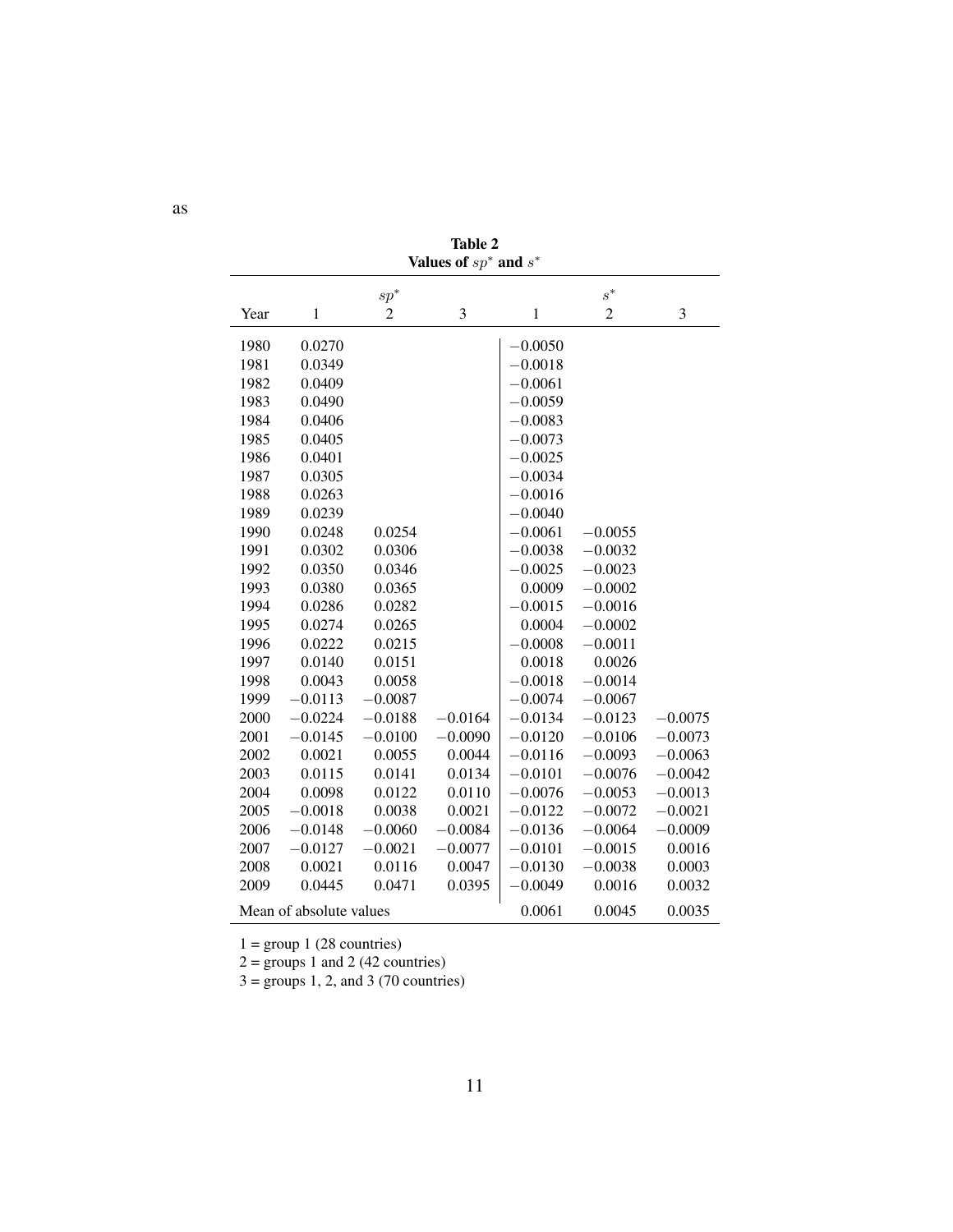| Table 3                                               |        |                |        |              |           |        |  |  |  |
|-------------------------------------------------------|--------|----------------|--------|--------------|-----------|--------|--|--|--|
| Values of $sp^*$ and $s^*$                            |        |                |        |              |           |        |  |  |  |
| <b>United States Excluded</b>                         |        |                |        |              |           |        |  |  |  |
| $s^*$<br>$sp^*$                                       |        |                |        |              |           |        |  |  |  |
| Year                                                  | 1      | $\overline{c}$ | 3      | $\mathbf{1}$ | 2         | 3      |  |  |  |
| 1980                                                  | 0.0296 |                |        | $-0.0081$    |           |        |  |  |  |
| 1981                                                  | 0.0406 |                |        | $-0.0039$    |           |        |  |  |  |
| 1982                                                  | 0.0403 |                |        | $-0.0078$    |           |        |  |  |  |
| 1983                                                  | 0.0522 |                |        | $-0.0010$    |           |        |  |  |  |
| 1984                                                  | 0.0546 |                |        | 0.0056       |           |        |  |  |  |
| 1985                                                  | 0.0572 |                |        | 0.0118       |           |        |  |  |  |
| 1986                                                  | 0.0589 |                |        | 0.0183       |           |        |  |  |  |
| 1987                                                  | 0.0499 |                |        | 0.0147       |           |        |  |  |  |
| 1988                                                  | 0.0373 |                |        | 0.0107       |           |        |  |  |  |
| 1989                                                  | 0.0303 |                |        | 0.0042       |           |        |  |  |  |
| 1990                                                  | 0.0245 | 0.0255         |        | $-0.0014$    | $-0.0010$ |        |  |  |  |
| 1991                                                  | 0.0225 | 0.0237         |        | $-0.0055$    | $-0.0045$ |        |  |  |  |
| 1992                                                  | 0.0343 | 0.0338         |        | 0.0002       | 0.0002    |        |  |  |  |
| 1993                                                  | 0.0456 | 0.0426         |        | 0.0081       | 0.0058    |        |  |  |  |
| 1994                                                  | 0.0380 | 0.0367         |        | 0.0065       | 0.0057    |        |  |  |  |
| 1995                                                  | 0.0381 | 0.0358         |        | 0.0078       | 0.0063    |        |  |  |  |
| 1996                                                  | 0.0360 | 0.0335         |        | 0.0069       | 0.0056    |        |  |  |  |
| 1997                                                  | 0.0316 | 0.0311         |        | 0.0125       | 0.0123    |        |  |  |  |
| 1998                                                  | 0.0279 | 0.0272         |        | 0.0121       | 0.0110    |        |  |  |  |
| 1999                                                  | 0.0121 | 0.0132         |        | 0.0084       | 0.0075    |        |  |  |  |
| 2000                                                  | 0.0046 | 0.0068         | 0.0072 | 0.0056       | 0.0048    | 0.0099 |  |  |  |
| 2001                                                  | 0.0059 | 0.0102         | 0.0092 | 0.0063       | 0.0058    | 0.0088 |  |  |  |
| 2002                                                  | 0.0201 | 0.0229         | 0.0189 | 0.0109       | 0.0112    | 0.0130 |  |  |  |
| 2003                                                  | 0.0268 | 0.0286         | 0.0255 | 0.0135       | 0.0140    | 0.0160 |  |  |  |
| 2004                                                  | 0.0279 | 0.0287         | 0.0246 | 0.0197       | 0.0190    | 0.0213 |  |  |  |
| 2005                                                  | 0.0206 | 0.0253         | 0.0195 | 0.0158       | 0.0188    | 0.0221 |  |  |  |
| 2006                                                  | 0.0064 | 0.0158         | 0.0088 | 0.0149       | 0.0206    | 0.0240 |  |  |  |
| 2007                                                  | 0.0017 | 0.0144         | 0.0038 | 0.0134       | 0.0215    | 0.0217 |  |  |  |
| 2008                                                  | 0.0032 | 0.0165         | 0.0064 | 0.0051       | 0.0143    | 0.0166 |  |  |  |
| 2009                                                  | 0.0323 | 0.0390         | 0.0299 | 0.0077       | 0.0141    | 0.0143 |  |  |  |
| Mean of absolute values<br>0.0089<br>0.0102<br>0.0168 |        |                |        |              |           |        |  |  |  |

 $1 = \text{group } 1 (27 \text{ countries})$ 

 $2 =$  groups 1 and 2 (41 countries)

 $3 =$  groups 1, 2, and 3 (69 countries)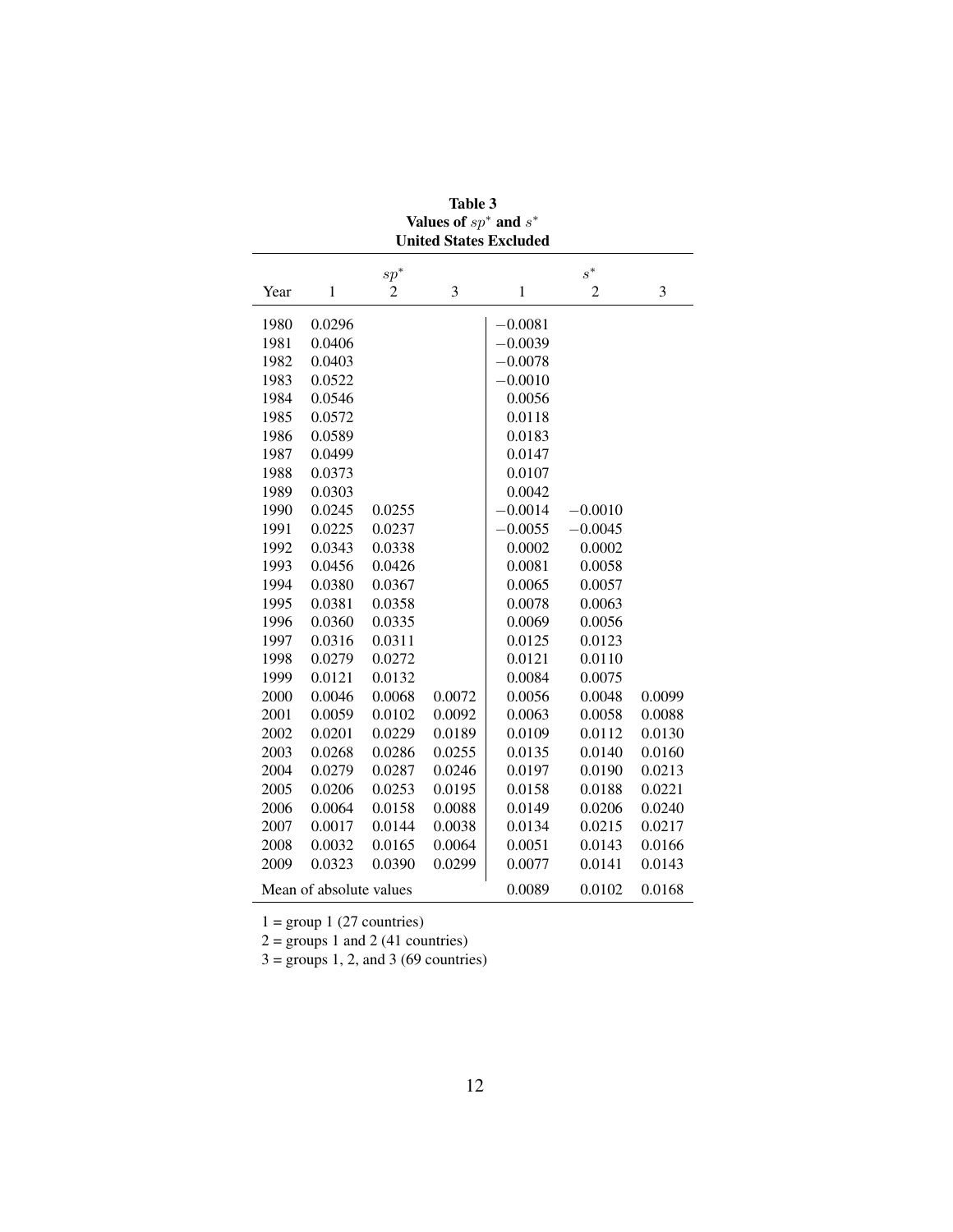

the IMF values, which suggests that most of the world that matters for this purpose is being captured.

Figure 1 plots the three sets of values of  $sp*$  in Table 2. This figure is easy to summarize. First, the values since 2000 have a similar pattern for the three sets, and the values since 1990 have a similar pattern for the two sets. The results are not sensitive to the addition of more countries. Second, the pattern is as follows: 1) modest fluctuations around about .03 between 1980 and about 1995, 2) a large fall between 1995 and 2000, 3) a large rise between 2000 and 2003, 4) a large fall between 2003 and 2006, and 5) a large rise between 2006 and 2009, especially in 2009. This figure captures the world macro saving fact.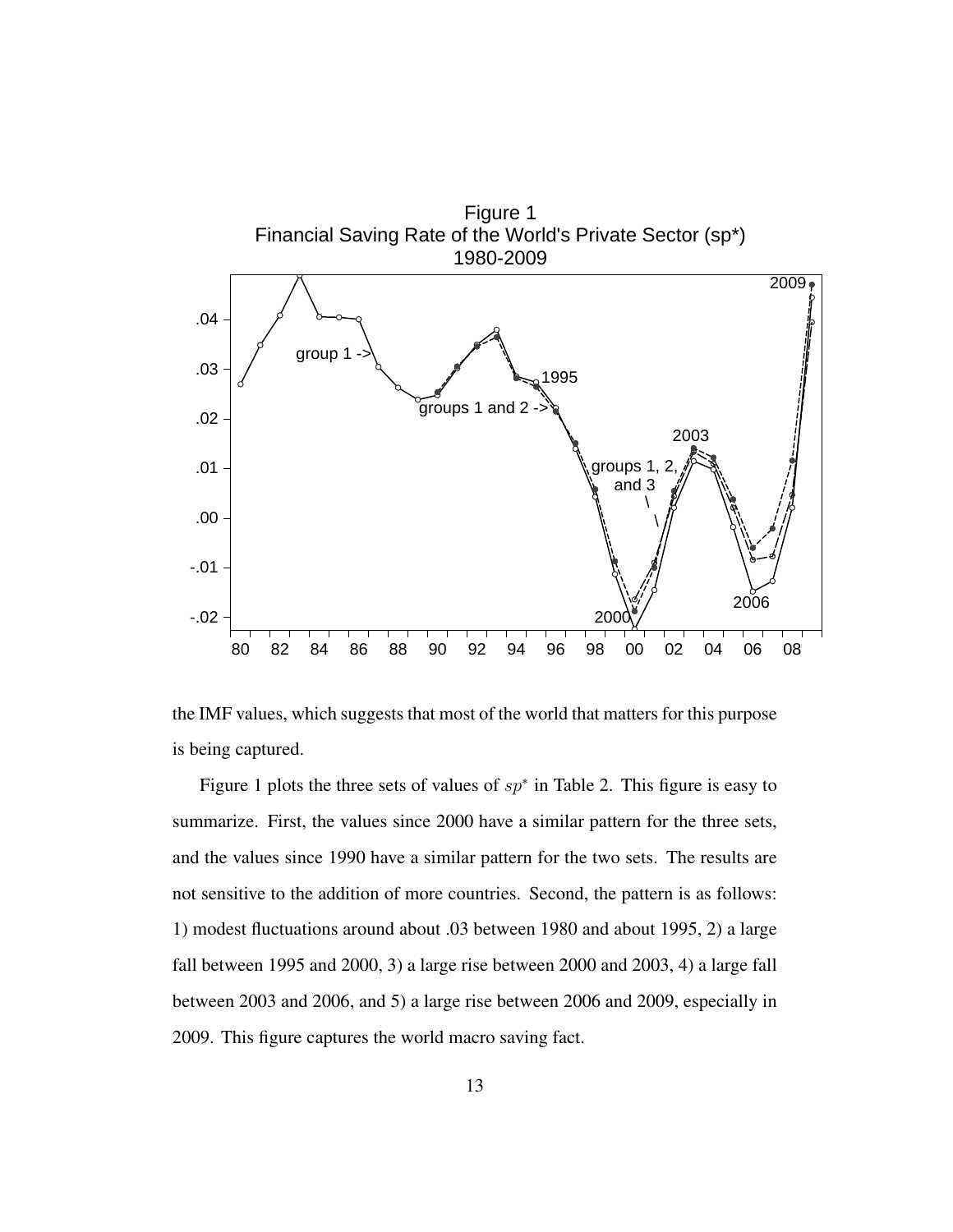

Figure 2 plots the values of  $sp^*$  for set 1 from both Tables 2 and 3. The values of sp<sup>\*</sup> are on average larger with the United States excluded, but the patterns of the two plots are quite close. The overall pattern is not driven by the United States.

Another way of looking at, say, the large positive value of  $sp^*$  in 2009 is that governments were on average running large deficits. sp<sup>∗</sup> was about .04 in 2009, and so the deficit of the world's government sector was about 4 percent of world GDP. One might say there was a world-wide government deficit problem in 2009, which is the same as saying there was a problem of a large world-wide private financial saving rate.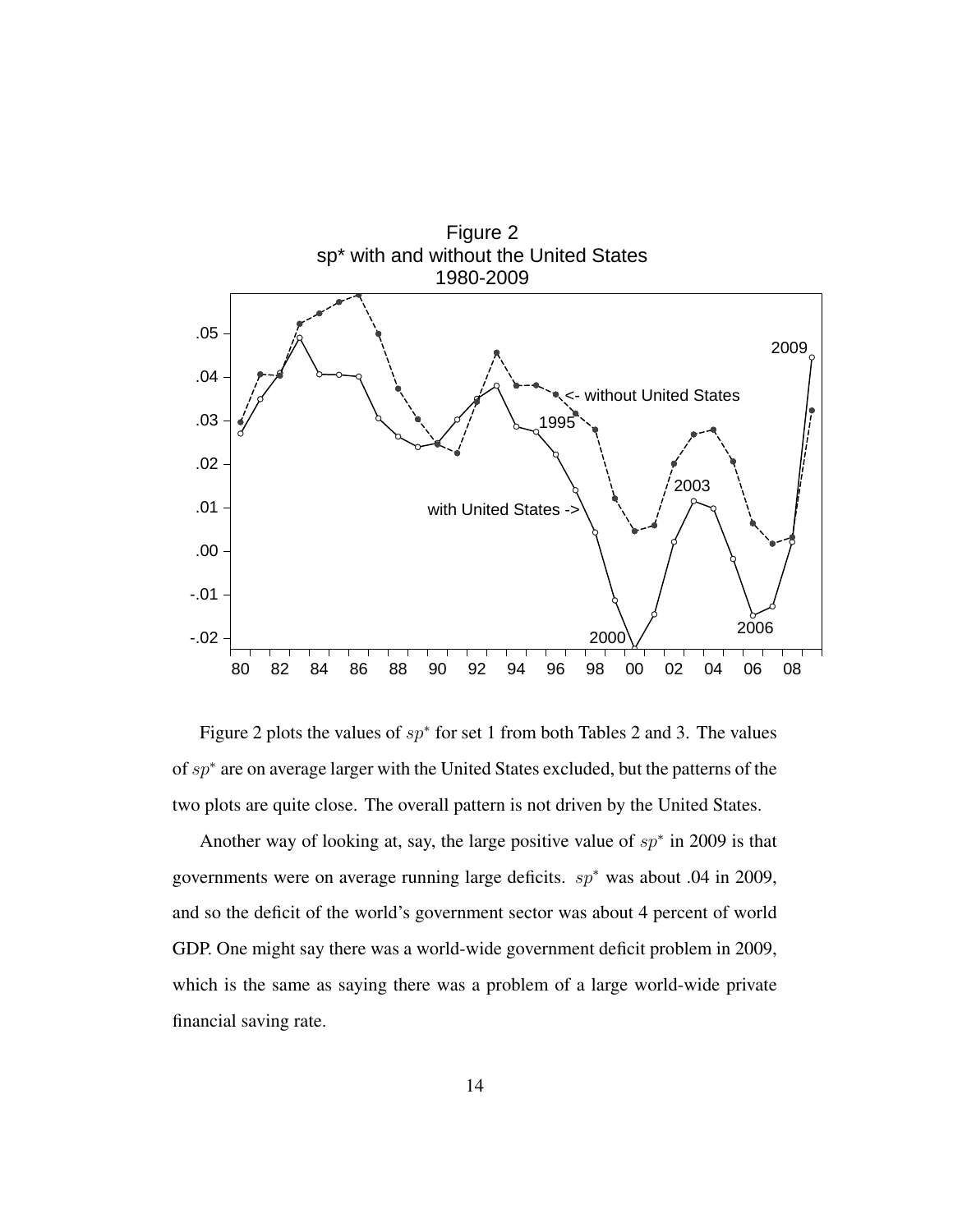

### 4 Some Correlations

Before discussing a possible explanation of the fluctuations of  $sp^*$  in Figure 1, it will be useful to examine some correlations. Figure 3 plots  $sp*$  in Table 2 for set 1 (countries in group 1 including the United States) and the ratio of the S&P 500 stock price index to U.S. nominal GDP in billions, denoted S&P500. It is clear from this figure that the two series are inversely correlated (regression results are presented later in this section).

Although  $sp^*$  pertains to the entire world, whereas  $S\&P500$  pertains only to the United States, it is the case that stock prices across many countries are highly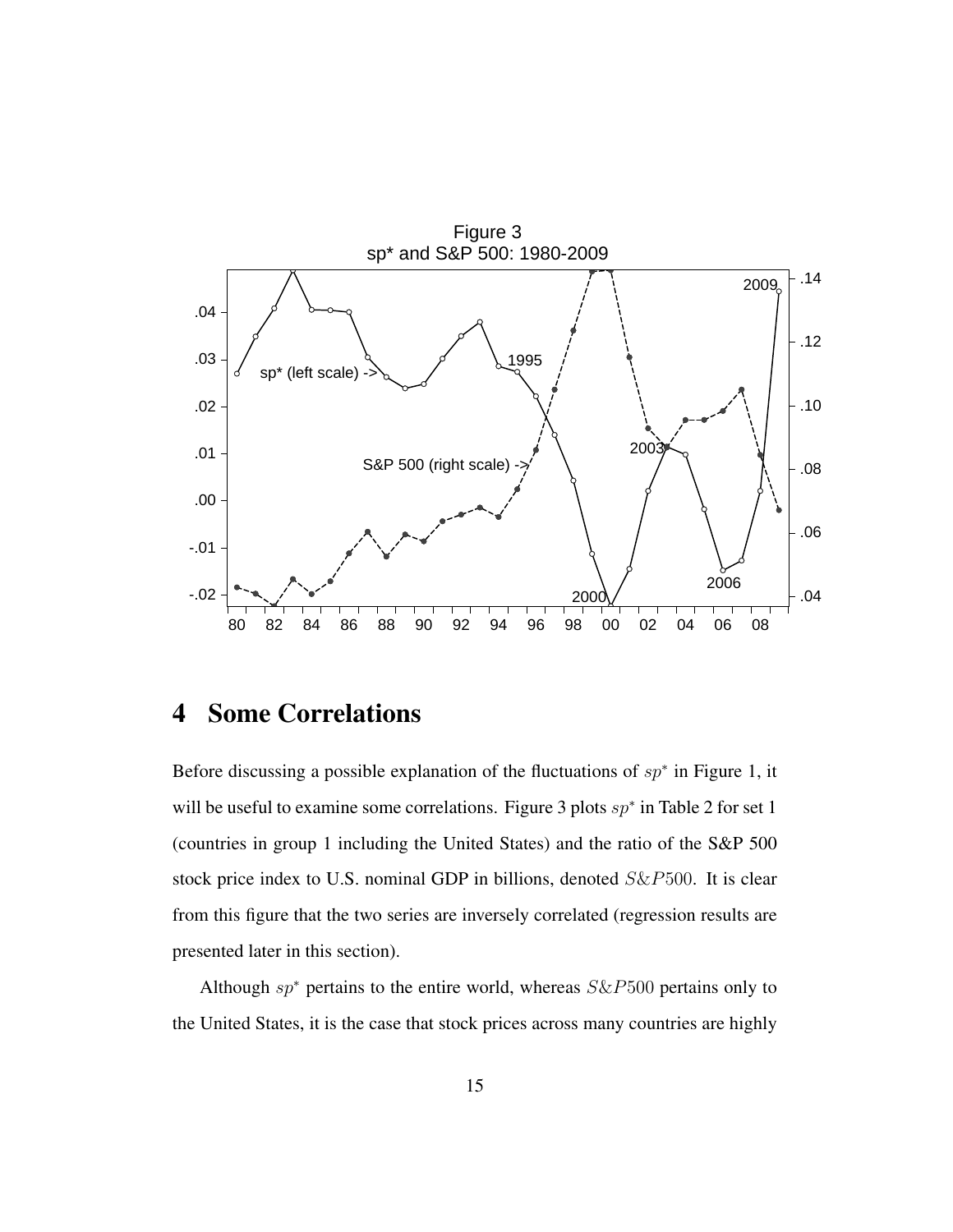positively correlated (Japan being an exception), and so  $S\&P500$  can be considered to some extent to be a proxy for world stock prices. Figures 4a–4e and 5 show some of these correlations.

Figures 4a–4e plot S&P500 against a stock price index of another country: 4a for the U.K. FTSE100, 4b for the German DAX, 4c for the French CAC 40, 4d for the Hong Kong Hang Seng, and 4e for the Japanese Nikkei. Each of these indices is divided by the country's nominal GDP (in the country's currency in billions) except for the Hang Seng, where world GDP in billions of Hong Kong dollars is used. Figures 4a–4c show a strong positive correlation: European and U.S. stock prices are highly correlated. Figure 4d also shows a strong correlation except for 1998 and 1999, where the Asia crises affected the Hang Seng but had no noticeable effect on the  $S\&P500$ . The Nikkei in Figure 4e is dominated by the huge increase to 1988 and the huge fall thereafter. Since about 1999, however, the pattern of the Nikkei is similar to the pattern of the  $S\&P500$ .

From the OECD Economic Outlook Annex Table 58 one can get values of net financial wealth for six countries not counting the United States for 1998–2009. (The variable is the ratio of net financial wealth to nominal disposable income in percentage points.) The six countries are Canada, France, Germany, Italy, Japan, and the United Kingdom. An index of net financial wealth for these six countries was computed using as weights the country's GDP in 2005 in dollars. Figure 5 plots this index against S&P500. The positive correlation is again evident. The timing is not quite as tight, which is due in part to the fact that the index is the end of year value and S&P500 is the average for the year.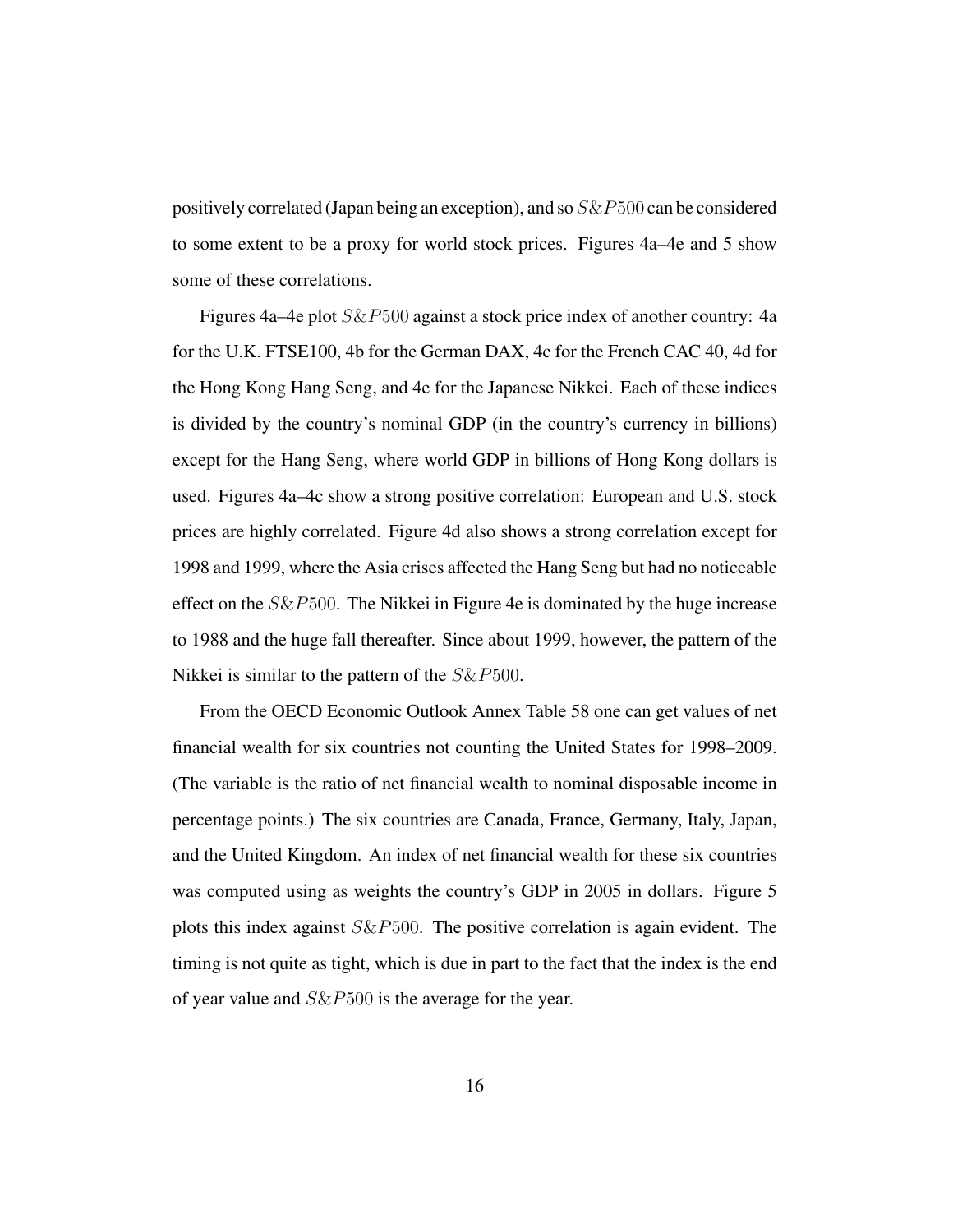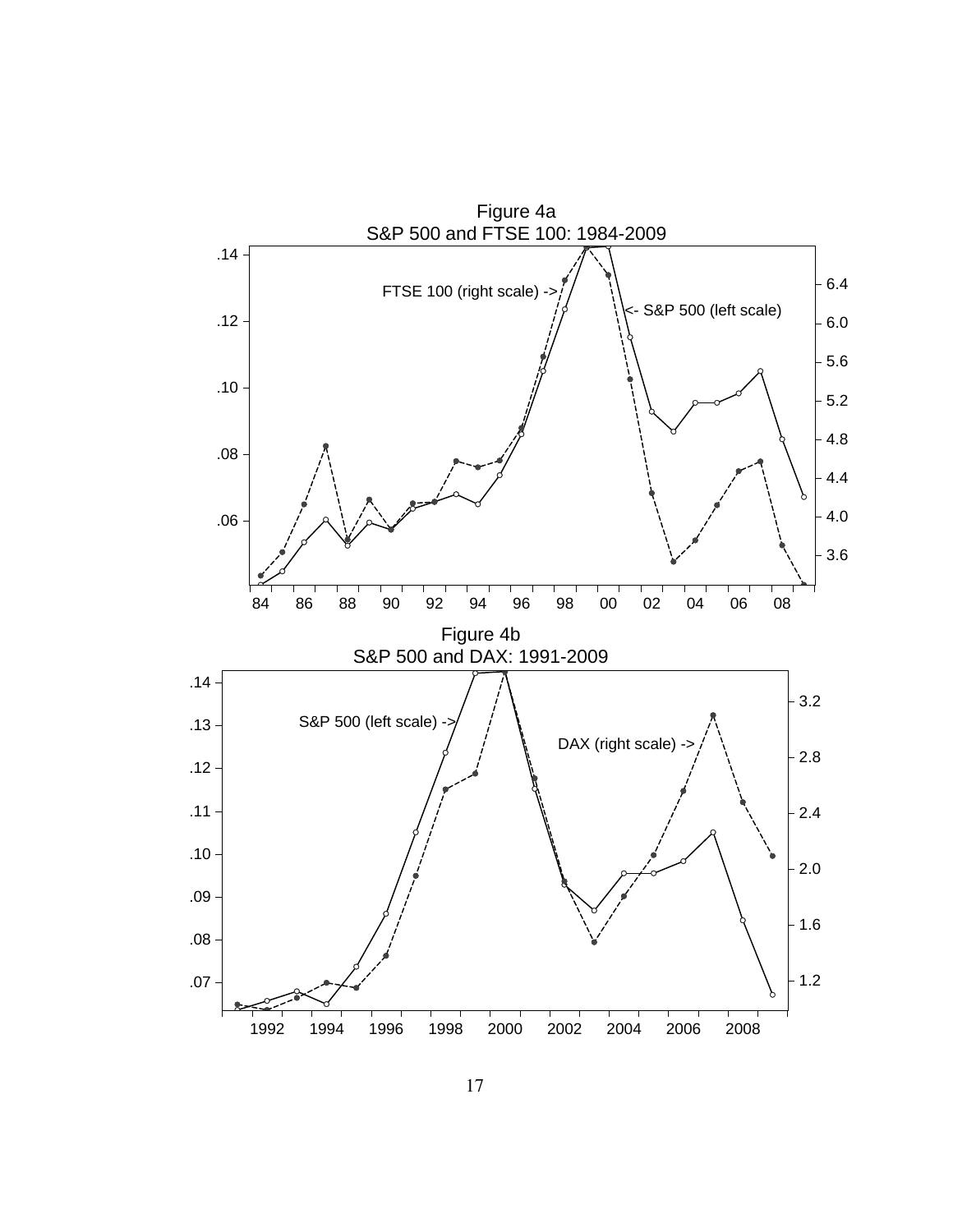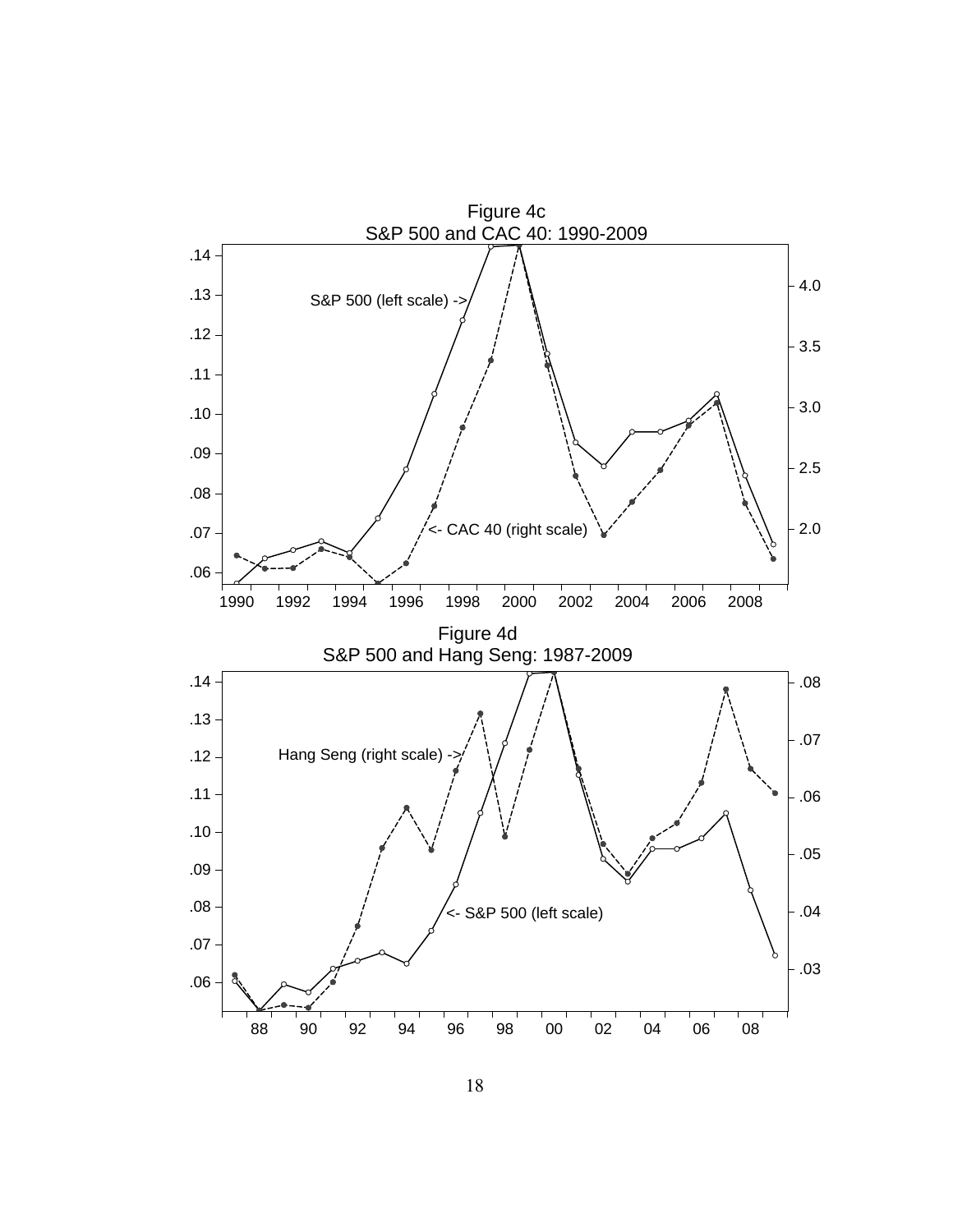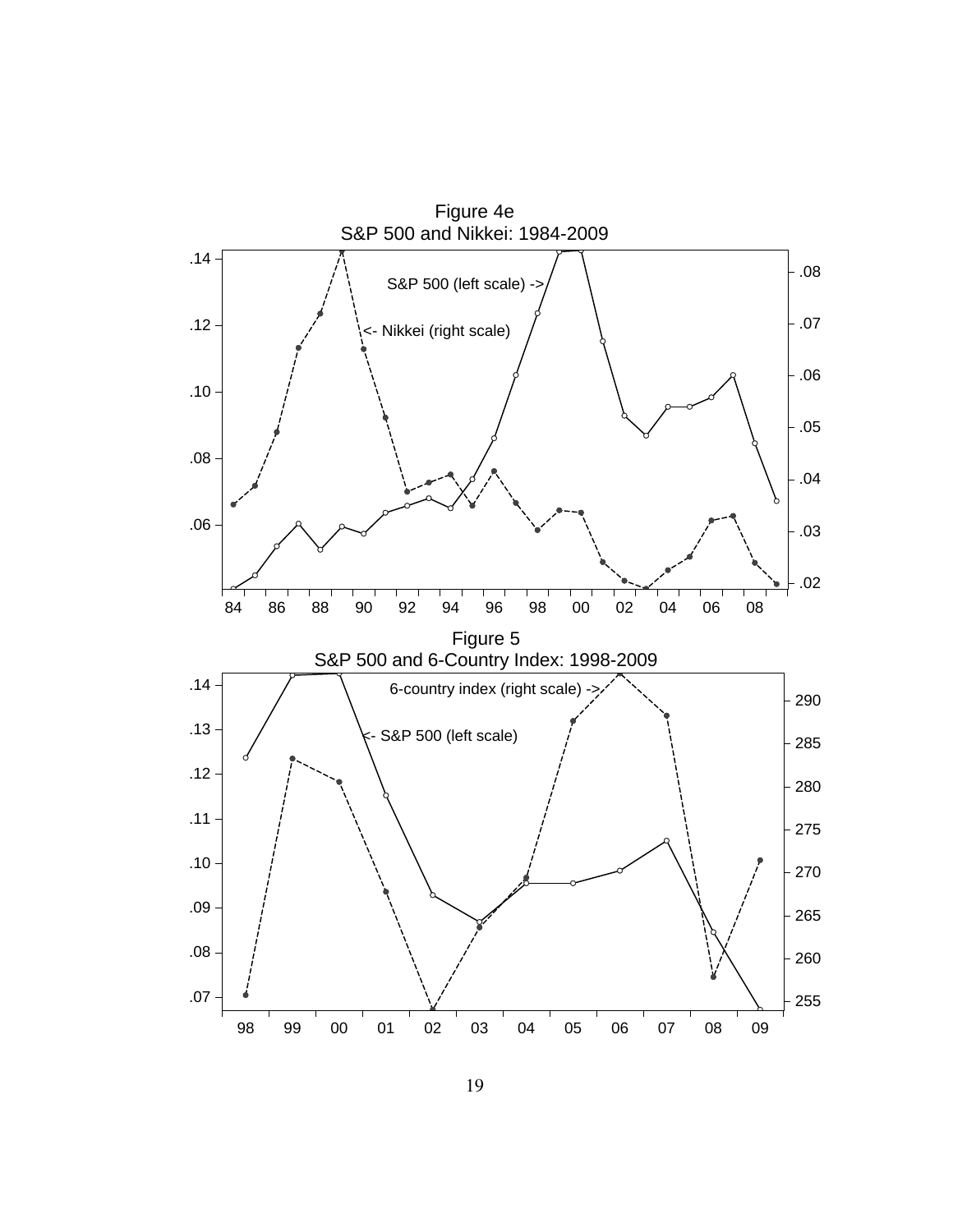Turning now to housing prices, Figure 6 plots the ratio of a U.S. housing price index to the U.S. GDP deflator, denoted  $PHOUSE$ , and  $S\&P500$ . It can be seen that the large increases in housing prices did not begin until the late 1990s, whereas the large increases in stock prices began in 1995. Also, housing prices did not fall in the 2000–2003 period, contrary to stock prices. The most striking similarity in the two series is the large fall in both housing prices and stock prices in 2008 and 2009.

As with stock prices, there is a positive correlation of housing prices across many countries. From the OECD Economic Outlook Annex Table 60 one can get values of housing price ratios for 18 countries not counting the United States for 1993–2009.<sup>2</sup> (The variable is a price to rent ratio in percentage points.) An index of these ratios for the 18 countries was computed using as weights the country's GDP in 2005 in dollars. Figure 7 plots this index against PHOUSE for the 1993– 2009 period, and a positive correlation is evident. The index begins to rise a year later (1998 versus 1997) and it peaks a year later (2007 versus 2006). Also, the fall in the index in 2008 and 2009 is not as large. But it is clear that the boom in housing prices between the late 1990s and the mid 2000s is not just a United States phenomenon. Nor is the large fall in housing prices in 2008 and 2009. PHOUSE can thus to some extent be taken to be a proxy for world housing prices.

<sup>2</sup>The 18 countries are Japan, Germany, France, Italy, the United Kingdom, Canada, Australia, Belgium, Denmark, Finland, Ireland, Korea, the Netherlands, Norway, New Zealand, Spain, Sweden, and Switzerland.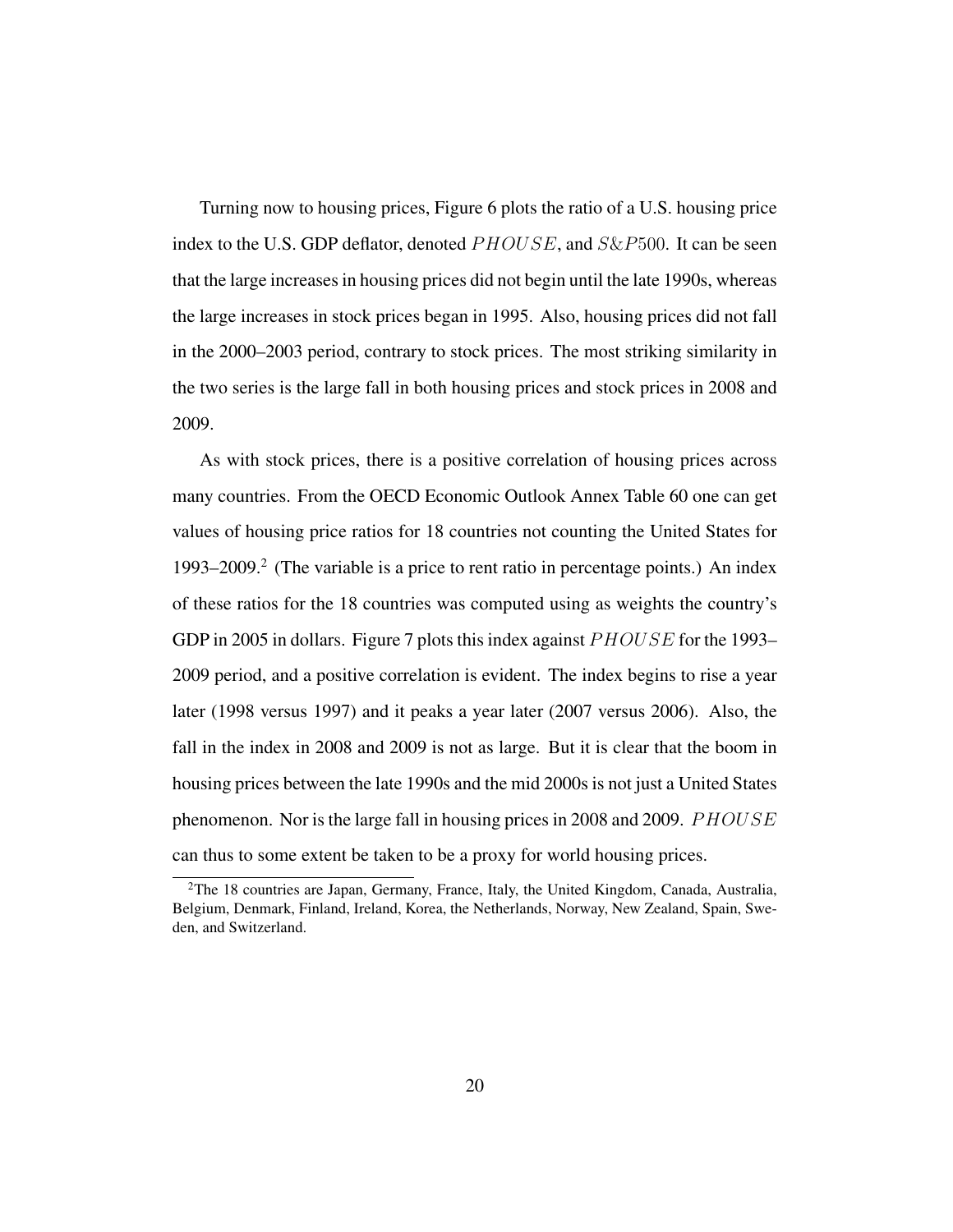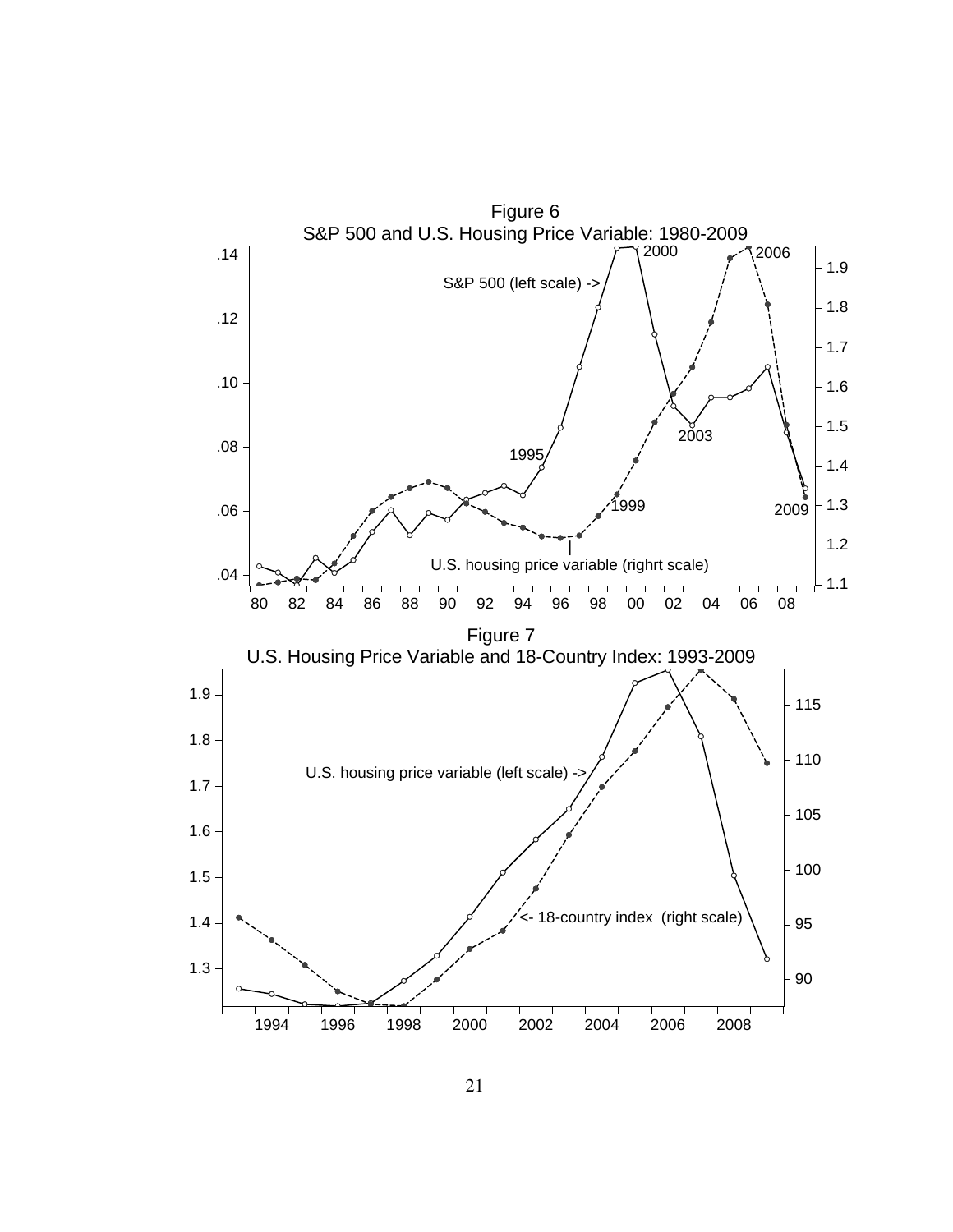

Figure 8 plots  $PHOUSE$  and  $sp<sup>*</sup>$  in Table 2 for set 1 (countries in group 1 including the United States) for 1980–2009. The two series are in general negatively correlated except for the 2000-2003 period, where both  $sp*$  and  $PHOUSE$ increased.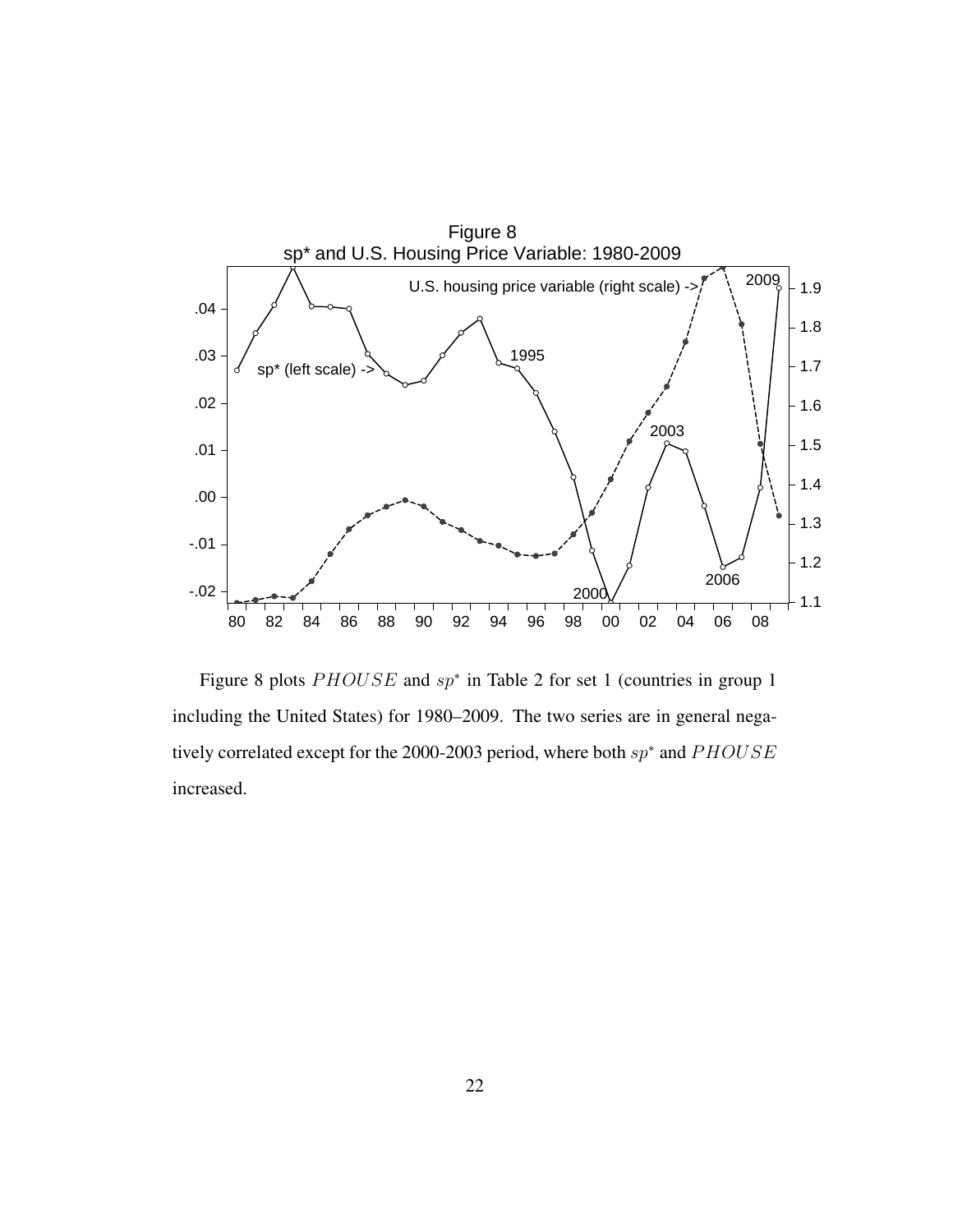| <b>Regression Results</b><br>$\Delta sp^*$ is the left-hand-side variable. |          |                  |                       |                 |                         |        |                |      |  |
|----------------------------------------------------------------------------|----------|------------------|-----------------------|-----------------|-------------------------|--------|----------------|------|--|
|                                                                            | constant | $\Delta S\&P500$ | $\Delta S\&P500_{-1}$ | $\Delta PHOUSE$ | $\triangle PHOUSE_{-1}$ | SЕ     | $\mathbb{R}^2$ | DW   |  |
| United States included in $sp^*$                                           |          |                  |                       |                 |                         |        |                |      |  |
|                                                                            | 0.0024   | $-0.239$         | $-0.541$              | $-0.008$        | $-0.067$                | 0.0046 | 0.87           | 1.89 |  |
|                                                                            | (2.72)   | $(-2.79)$        | $(-6.04)$             | $(-0.59)$       | $(-4.12)$               |        |                |      |  |
| $\mathcal{D}_{\mathcal{L}}$                                                | 0.0025   |                  | $-0.658$              |                 | $-0.079$                | 0.0051 | 0.82           | 1.53 |  |
|                                                                            | (2.49)   |                  | $(-7.49)$             |                 | $(-6.76)$               |        |                |      |  |
| United States excluded from $sp^*$                                         |          |                  |                       |                 |                         |        |                |      |  |
| 3                                                                          | 0.0014   | $-0.061$         | $-0.447$              | 0.034           | $-0.083$                | 0.0059 | 0.69           | 1.72 |  |
|                                                                            | (1.21)   | $(-0.54)$        | $(-3.89)$             | (1.76)          | $(-4.02)$               |        |                |      |  |
| $\overline{4}$                                                             | 0.0012   |                  | $-0.482$              |                 | $-0.056$                | 0.0060 | 0.64           | 1.57 |  |
|                                                                            | (1.07)   |                  | $(-4.69)$             |                 | $(-4.13)$               |        |                |      |  |
|                                                                            |          |                  |                       |                 |                         |        |                |      |  |

Table 4

Estimation period: 1982–2009, 28 observations OLS estimates t-statistics are in parentheses Range of  $sp*$  is -0.0224 to 0.0445 with United States included Range of  $sp*$  is 0.0017 to 0.0589 with United States excluded

Row 1 in Table 4 presents results of a regression of the change in  $sp^*$ ,  $\Delta sp^*$ , on the change in  $S\&P500$ ,  $\Delta S\&P500$ , and the change in  $PHOUSE$ ,  $\Delta PHOUSE$ , both current and lagged one year. The lagged values dominate the current values, and row 2 presents results using only the lagged values. The coefficeint estimates of  $\Delta S\&P500_{-1}$  and  $\Delta PHOUSE_{-1}$  in row 2 are negative and highly significant. The estimated standard error is 0.0051 (the range of  $sp*$  in Table 2 is  $-0.0224$  to 0.0445). The  $R^2$  is 0.82. A considerable amount of the variation in the change in  $sp*$  is thus explained by the previous year's changes in  $S\&P500$  and  $PHOUSE$ . This conclusion also holds if the United States is excluded from  $sp^*$ , as can be seen in rows 3 and 4 in Table 4.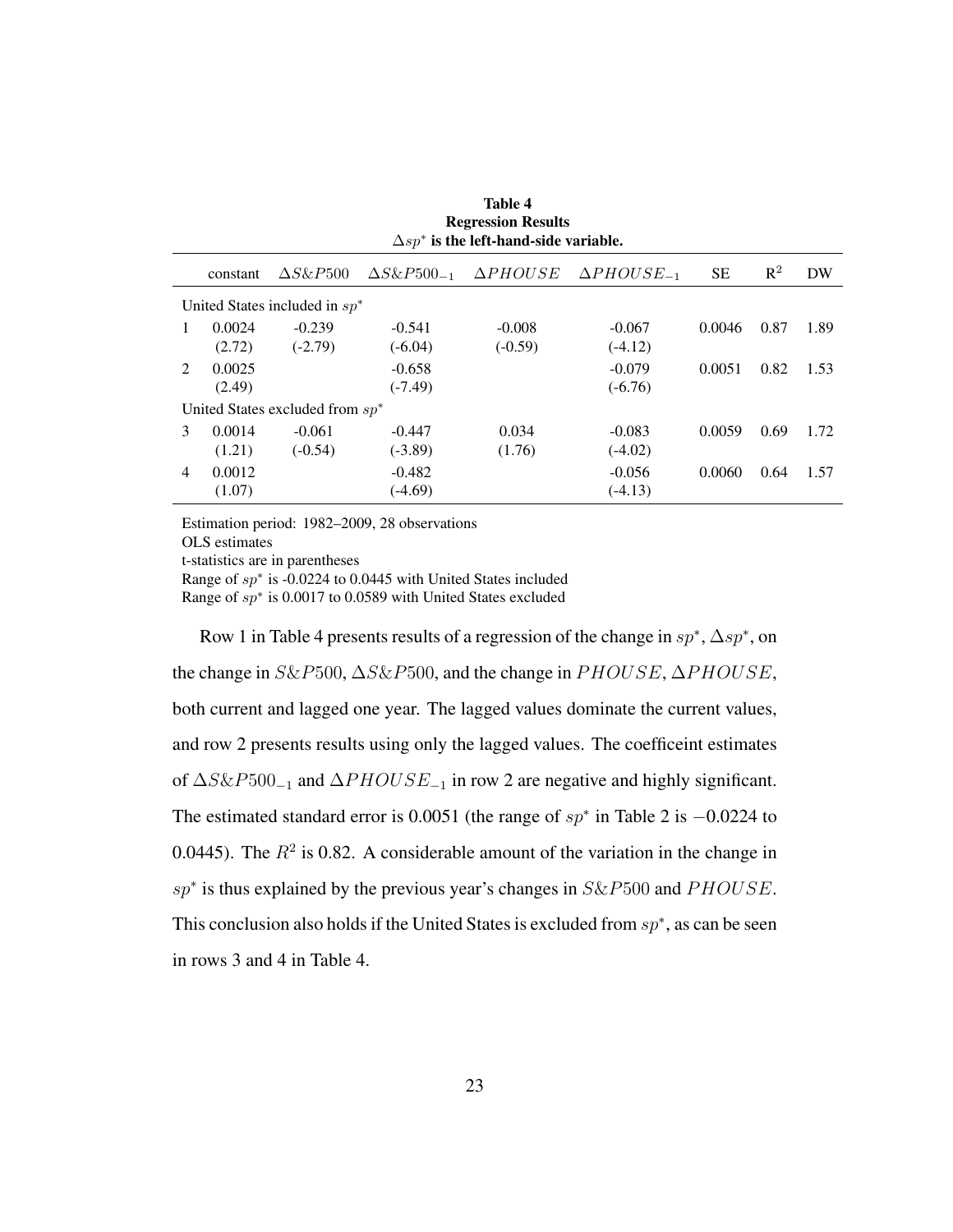#### 5 A Possible Explanation

The discussion up to this point has been atheoretical. A fact has been documented, and some correlations have been discussed. What is striking about the results is how much of the variance of the change in  $sp^*$  has been explained in row 2 in Table 4 by simply the one-year lagged changes in the U.S. stock price index and the U.S. housing price variable. What can one say about this?

First, if we go back to Figure 1 and ask what exogenous variables might explain the large fluctuations in  $sp^*$  since 1995, it seems unlikely that demographic variables and fiscal-policy variables like tax rates and some kinds of government spending are candidates. Demographic variables are too slow moving, and it seems unlikely that fiscal-policy decisions across countries are coordinated enough and/or changed quickly enough to account for the large changes in  $sp*$  since 1995. Regarding monetary policies, it seems unlikely that world interest rate fluctuations are candidates. This is not to say that demographic variables, fiscal-policy variables, and interest rates have no effect on  $sp^*$ . It's just that the fluctuations in  $sp^*$  since 1995 seem too large for these effects to be the main story.

If one takes  $S\&P500$  as a proxy for world stock prices and  $PHOUSE$  as a proxy for world housing prices, then the results in row 2 in Table 4 show that the world private saving rate is highly negatively correlated with world asset prices as measured by one-year-lagged values of stock prices and housing prices.<sup>3</sup>One possible theory is thus that world asset-price changes like stock-price changes affect

<sup>&</sup>lt;sup>3</sup>No attempt was made for the regression work in Table 4 to include other countries' stock prices and housing prices. Given data availability, the estimation period would have to be shorter, and given the high correlation of stock prices across countries and housing prices across countries, it seemed unlikely that sensible estimates could be obtained.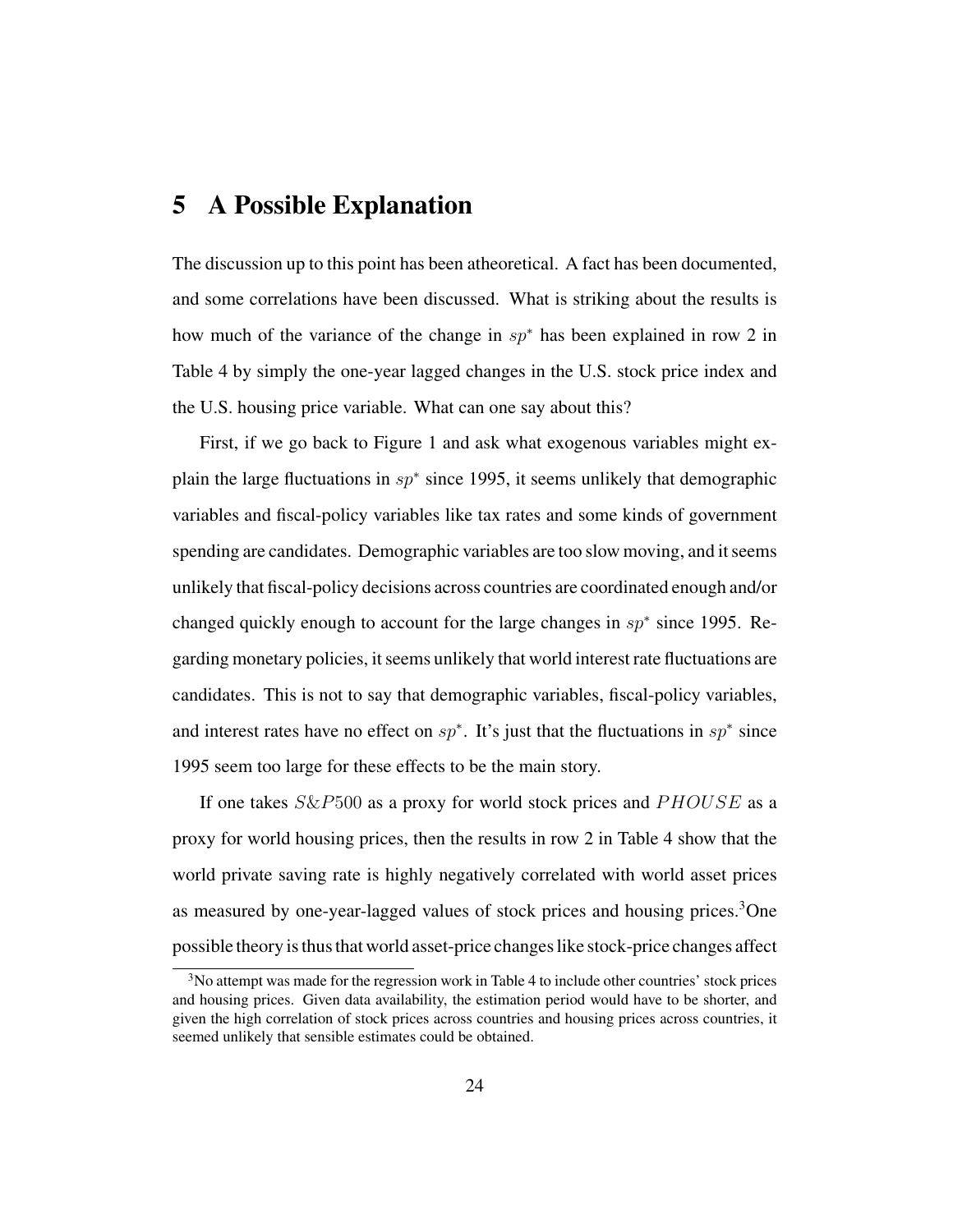world consumption through wealth effects and affect world investment through cost of capital effects. The simple life cycle model, for example, says that an unanticipated increase in wealth leads, other things being equal, to an increase in consumption. According to this model, the large fluctuations in  $sp*$  since 1995 are explained by the large fluctuations in world asset prices during this period. This theory relies on asset-price changes being exogenous to the households' and firms' decision making processes: asset prices change for some reason independent of these processes, and after the asset-price changes, households and firms respond.

A second possible theory is one in which there is an exogenous change in households' and firms' expectations of some future variable, like future productivity, and this leads them to both bid asset prices up or down and to change consumption and investment. If productivity is expected to be higher in the future than originally thought, this would lead households to bid asset prices up and increase consumption at the same time. Lantz and Sarte (2001) have a general equilibrium model in which this effect is at work. In this theory asset-price changes do not cause consumption and investment changes, since all three are determined by changes in expectations. In this case it does not make sense, for example, to talk about the marginal propensity to consume out of wealth.

It is difficult to test which of these theories is a better approximation of reality. It is interesting that in Table 4 the one-year lagged changes dominate the currentyear changes. If the second theory is correct, one might expect the current-year changes to be more highly correlated with the change in  $sp^*$ , since the expectation change affects both asset-price changes and consumption and investment changes at the same time. On the other hand, costs of adjustment could lead consumption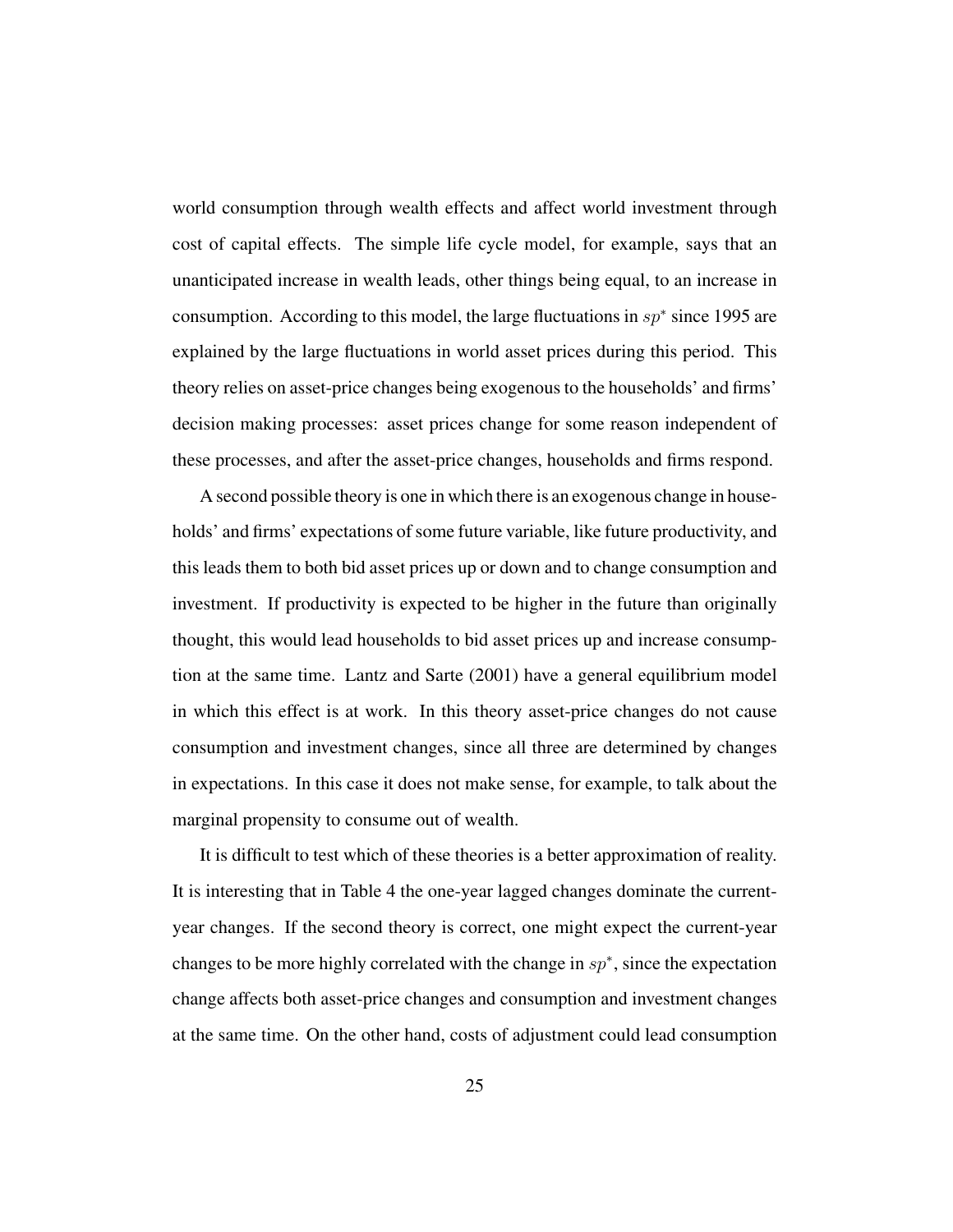and investment changes to lag asset-price changes, and so the evidence in Table 4 in favor of the first theory is weak.

In the first theory the driving force behind changes in  $sp*$  is an unexpected change in asset prices, and in the second theory the driving force is an unexpected change the future values of some variable (like productivity). Because the correlation between sp<sup>∗</sup> and world asset prices is so large, whatever driving force is at work, it is very important. It explains a large fraction of the variation in  $sp^*$ . The contribution of this paper is showing that whatever force is operating, it changes world asset prices. Whether the force is such that asset prices change first, which then affect consumption and investment, or that asset prices and consumption and investment change at the same time is not something this paper needs to take a stand on.

The explanation offered here of the path of  $sp^*$  in Figure 1 is thus that a large fraction of the variance of  $sp*$  is due to forces that change world stock prices and world housing prices.

This explanation is to some extent bad news for macroeconomic forecasters. Asset-price changes are essentially unpredictable, whether they are driven by changes in productivity expectations or some other force, and so much of the change in  $sp^*$  is unpredictable. Much of the world macro economy is at the mercy of unpredictable forces.

This explanation is a "big picture" explanation. The present analysis is not a substitute for structural econometric modeling of the world economy. What the analysis suggests is that any structural model should account for the effects of the forces that change asset prices on aggregate demand. How this is modeled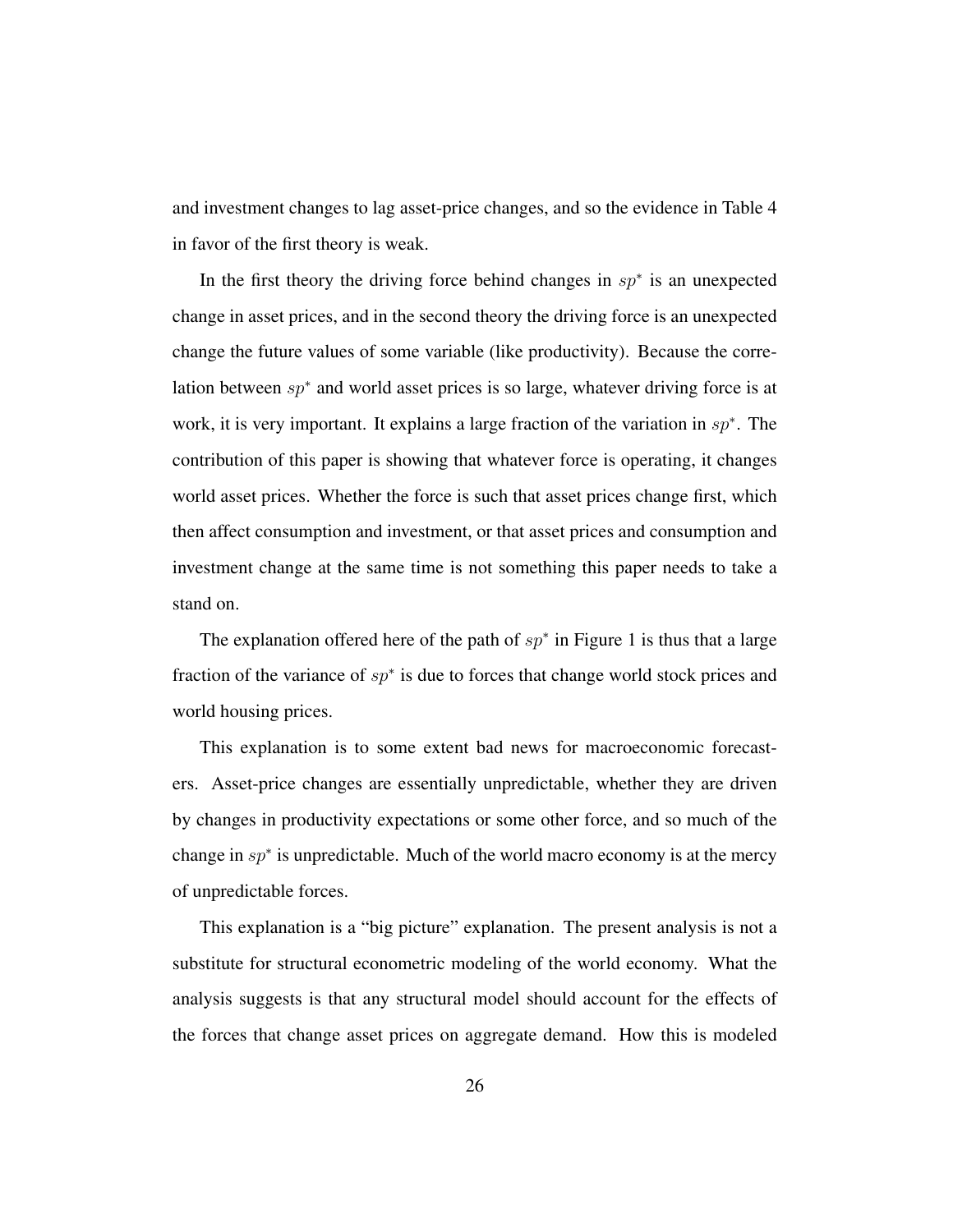depends in part on which of the two theories discussed above one thinks is the best approximation of reality. The big picture that emerges from the present analysis is that the forces behind asset price changes are very important in influencing the world macro economy.

# 6 Judging Policy Makers

If the forces behind asset-price changes are unpredictable, this does not necessarily mean that policy makers have no ability to affect these changes. Take the huge boom in U.S. stock prices between 1995 and 2000. Many people thought at the time that this boom was a stock market bubble, but this did not appear to be the Fed's view. Alan Greenspan talked about a new age of productivity, and the Fed lowered interest rates during certain bad times in the stock market.<sup>4</sup> The view among many was that there was a "Greenspan put" regarding stock prices. It is possible that the Fed could have curtailed this boom by raising interest rates and margin requirements. Policy actions like these are themselves unpredictable, and thus changes in stock prices and housing prices can be unpredictable even though they are influenced by (unpredictable) policy actions.

Another example is the lack of much regulation of the U.S. housing market during the boom in housing prices between the late 1990s and 2006. Had there been more regulation, housing prices may not have risen as much as they did. The

<sup>4</sup>Perhaps the most dramatic Fed action in this period was the surprise lowering of the federal funds rate on October 15, 1998. The U.S. stock market was down from its highs in late September, and the Fed cited unsettled conditions in financial markets as one of the reasons for the decrease. This resulted in a huge increase in stock prices after the announcement.